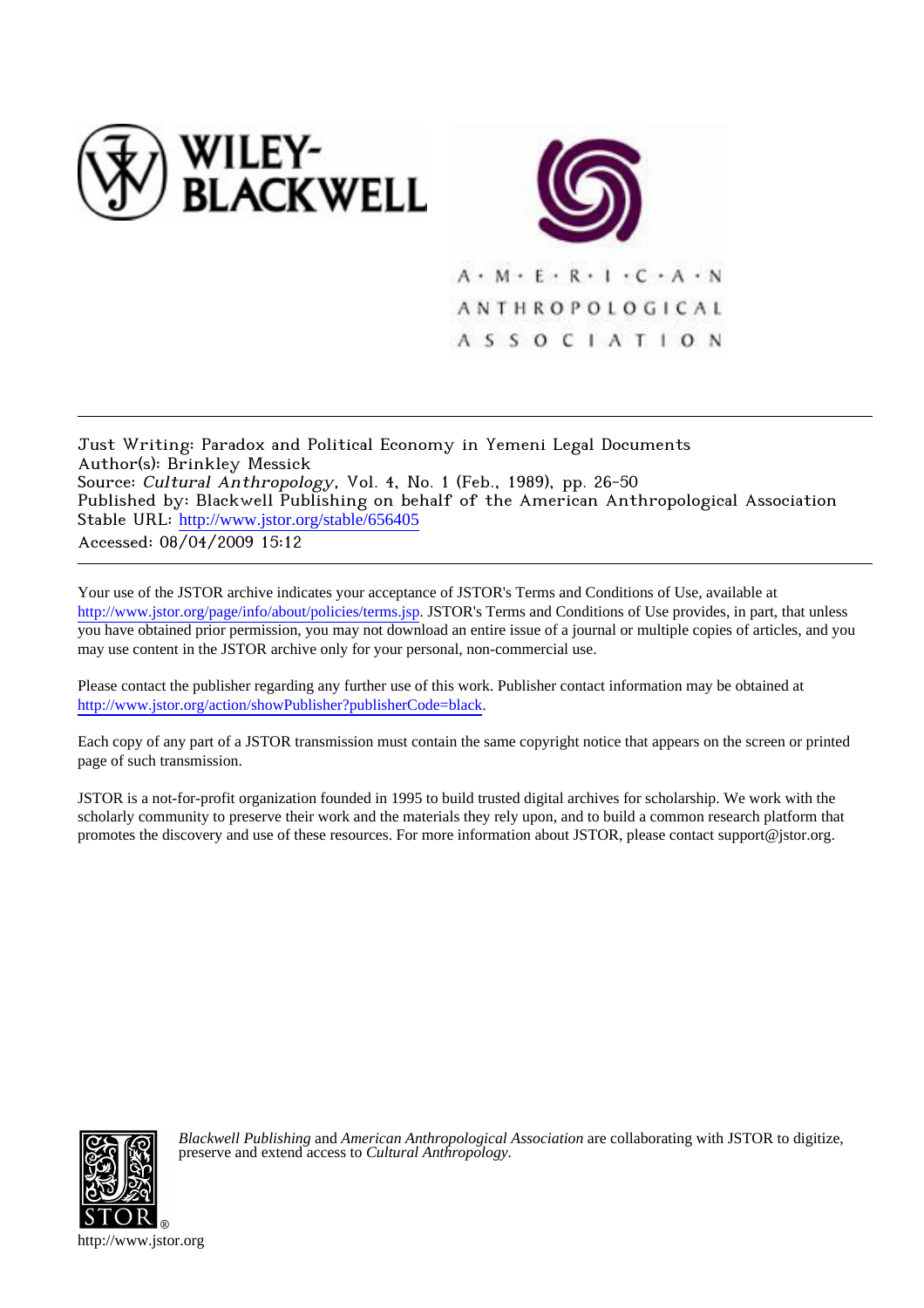# **Just Writing: Paradox and Political Economy in Yemeni Legal Documents**

**Brinkley Messick Brandeis University** 

**One of the most revealing of Muslim doctrines about writing concerns the rather mundane and narrow genre of legal documents. As articulated by early jurists, the doctrine held that such writings as contracts and other private legal documents had no evidential value. According to the classical rules of evidence in Islamic law, written documents could not be brought forward in a legal proceedings as proof of a claim. Evidence, as defined by the jurists, was exclusively oral, anchored in the spoken testimony of present, upright witnesses. This nonrecognition of the evidence value of written documents is remarkable both because it went against the prevailing (and continuing) practice of routine use and reliance upon documents and also because it ran counter to explicit confirmations of this practice found in each of the two authoritative sources of the shari'a (Islamic law), the Quran and the Sunna (the doings and sayings) of the Prophet Muhammad. Lacking a secure doctrinal foundation, yet considered crucial to the conduct of affairs, legal documents in Islam were ambiguous writings.** 

**This tension in the legal domain between text and testimony, resolved in a decisive but unstable privileging of the latter, is but a specific instance of a far more general Muslim concern with the relationship of writing and speech. With this larger perspective in mind, and with reference to the particular context of thought and practice in Yemen, I want to examine both the evolution of the conceptual status of the legal document and the historical relationship obtaining between actual documents and the concrete human undertakings they supposedly represent. I am interested in the political economic circumstances surrounding both the transformation of the local Yemeni doctrine concerning legal documents and the changes in the form and content of the documents themselves.** 

**How does the broader speech/writing attitude structure the relationship of this specific type of legal text to the human relationships of the world? Later in this discussion, I examine the process of entextualization via a reading of a Yemeni contract of sale. That such texts are humanly constituted goes without saying; just how they are constituted poses the general question of the dialectical relationship of law and political economy, of legal forms and concrete human undertakings. Documents are mediations, their writers mediators, between the**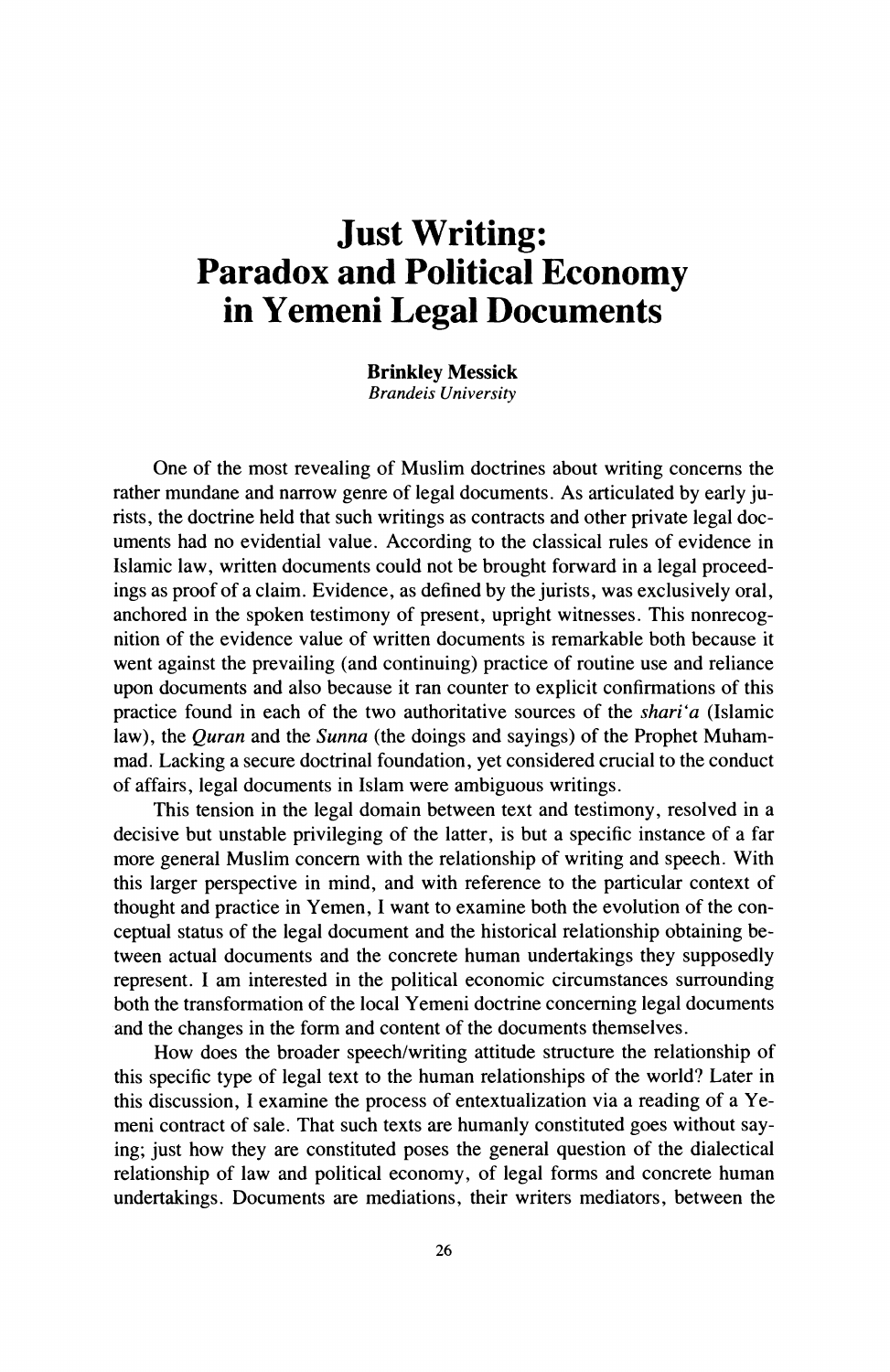**enduring text of shari'a law and the particular events of the world. I consider the problematic way documents fit the law to the world, and the world to law-rendering form historical and giving form to history.** 

#### **Fallen Writing**

**From the perspective of such theorists of the move from oral to literate culture as Goody (1968, 1977) and Ong (1982), the Muslim rejection of written documents and favoring of spoken testimony for evidential purposes could be understood as characteristic of a still partly orally oriented culture, typical of a pattern of "restricted" literacy (for a critique, cf. Messick 1983). As opposed to this quasi-evolutionary and Western-modeled approach to writing, I want to consider the Muslim legal document problem in more historically specific terms, as integral to a distinctive culture of writing.** 

**Although marked by fundamental differences in structure and development, the Muslim conception of and attitude toward writing may nevertheless be usefully compared, at least as a point of departure, to a conception and attitude found in the Western tradition from Plato to Rousseau, and down to Saussure. In the reading of Derrida (1976), concrete writing in the West has been consistently denigrated while a "metaphorical" writing, a kind of natural or divine inscription associated with the spirit, the voice, and speech has been extolled. Considered exterior as opposed to interior, human as opposed to "divine," and artificial as opposed to "natural," concrete writing has been deemed secondary, representational, and supplemental in relation to the primacy of the spoken word. Consonant**  with the Western metaphysical orientation toward "presence," writing was ac**tively condemned as evil or contaminating, while speech was valued as the locus of truth, as a direct voicing of the spirit, and, for Saussure, as the proper focus of scientific linguistics. As such philosophical, theological, and theoretical positions were taken, however, it was, paradoxically, concrete or "fallen writing" that was the consistent medium of intellectual discourse.** 

**In the Muslim intellectual world a similar sort of problematic relationship obtained between the recited word and the written text. As in the West, it was a problematic that was paradoxically located within an overarching literate tradition and within the context of a thoroughgoing reliance on the technology of writing. The Quran and the Sunna of the Prophet are paradigmatic here. The name Quran itself means "recitation." As a sacred "text," the Quran is quite different in its textual character from the Bible, or at least the Gospels, for example, which were humanly authored and written, and constitute a "book" in a sense closer to the conventional Western understanding. The Quran, by contrast, is a recitation-text, transmitted verbally from the Archangel to the Prophet as the Word of God, according to the Muslim understanding. Further, the Quran is kept alive through memorization (Eickelman 1978) and recitation, in the old pedagogy, in prayer and on other ritual occasions. Known simply as "the book" (al-kitab), the character of the Quran as a book in the Western sense is far less pronounced than its identity as a recited "word." The utilization of the k-t-b Arabic root with reference to the**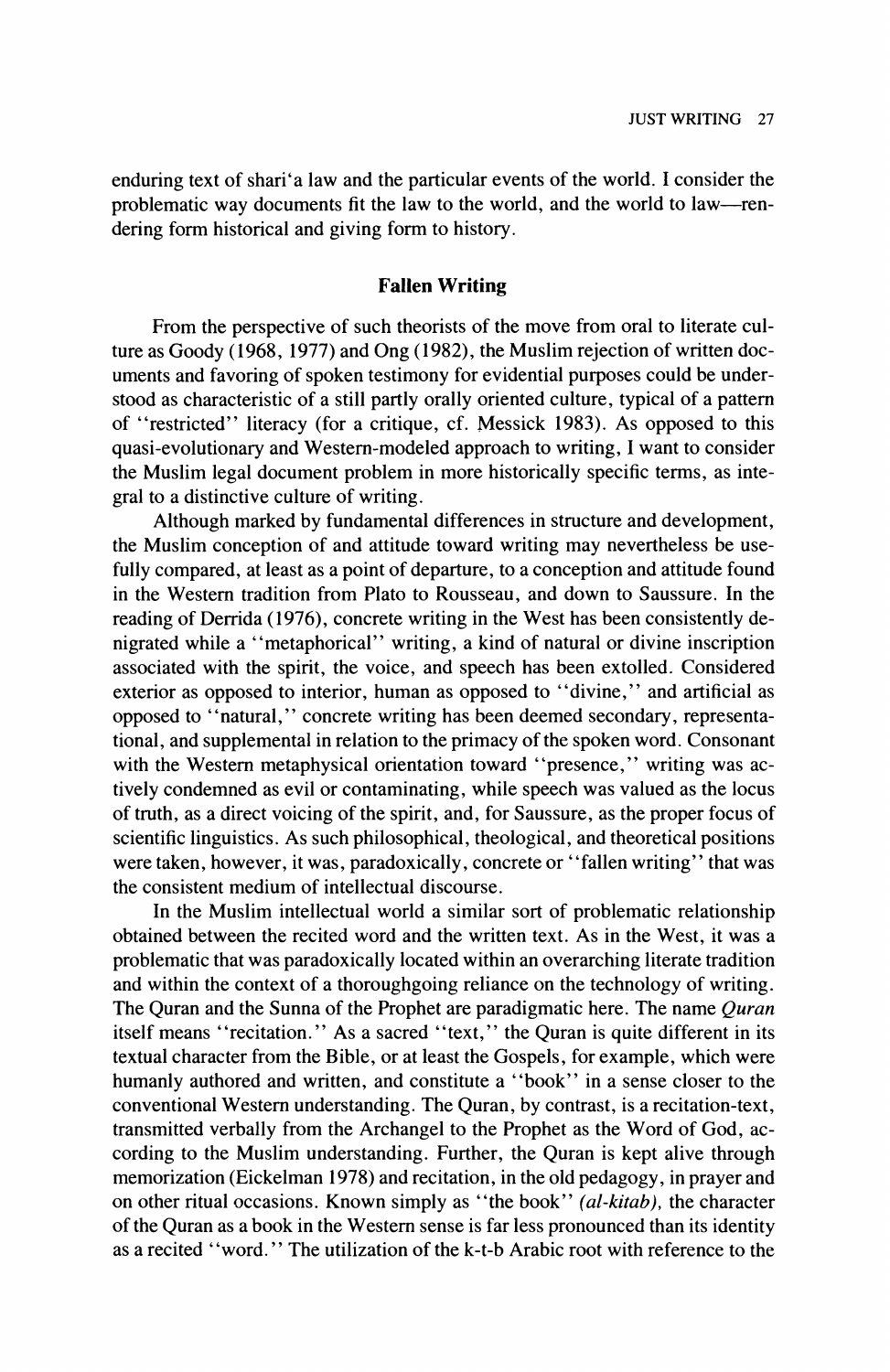**Quran must unsettle any secure understanding of a whole set of related words, from the imperative verb uktubu ("write"), used to phrase the injunction to prepare legal documents, to the verbal noun kitaba ("writing") and the noun katib ("writer"). The collection of revelations that constitute the Quran were established in a definitive recension some years after the Prophet's death, but at about the same time seven alternative recitations also became authoritative.** 

**If the quintessential Muslim "book" denies its writtenness while foregrounding its recitational quality, the status of the Sunna of the Prophet, the second source of law, is even more revealing of a distinctive ambivalence toward writing. The Traditions (hadiths) of the Prophet's doings and sayings also eventually took authoritative textual form, but this occurred in spite of several specific orders (also Traditions) from the Prophet to the contrary. The process of "recording" (tadwin) Traditions (Juynboll 1969, 1983) in writing had to contend with contradictory Prophetic dictums (e.g., "Abu Sa'id al-Khudri said: 'I asked the**  Prophet permission to write the Tradition down, but he refused to give it' "; "Do **not write down anything from me except the Quran. He who has noted down anything from me apart from the Quran must erase it"; but, on the contrary: " 'Abd Allah b. 'Amr asked the Prophet permission to write the Tradition down. It was granted"; and, generally, "Commit knowledge to writing"). The recording went forward, but only after a century during which the Traditions had been transmitted only by oral means. As had happened in the case of the Quran (Buhl 1965), the human interventions to preserve Traditions in writing were fraught with intracommunity conflict.** 

**A science of Traditions was also developed, and this focused critical attention on the biographies of the individual links in the "chains" of human transmitters. As was true analogously in the domain of legal evidence, the potential for truthfulness was thought to adhere in, and was therefore sought in, the character of upright, human relayers of verbal statements. Just as the ultimate worth of a written legal document would depend on the justness of the man who wrote it, the scholars who endeavored to distinguish authentic from fabricated Traditions operated on the principle that "accepting Traditions means knowing the men" (quoted in Juynboll 1983:161).** 

**If the Quran and Sunna separately illustrate aspects of the Muslim conception of speech and writing, considering them together in relation to shari'a law as it was later developed opens another dimension of the intellectual problematic. With the death of the Prophet, the Muslim community saw itself cut off from further revelations and from his special example, and had to confront the problems of interpretively elaborating a detailed legal corpus and adjusting to new circumstances by means that entailed the inevitable flaws and disagreements of purely human juristic creativity (see Messick 1986). The opposition that structures the relationship of the two foundational "sources" to the shari'a is one between (divinely constituted) truth versus a (humanly constituted) version of that truth that opens the door to the threat of falsehood or, disparagingly, "innovation" (bid'a, cf. MacDonald 1965). The transition from the unity and authenticity of the Word of God to the multiplicity and disputed quality of the words of men is perhaps the**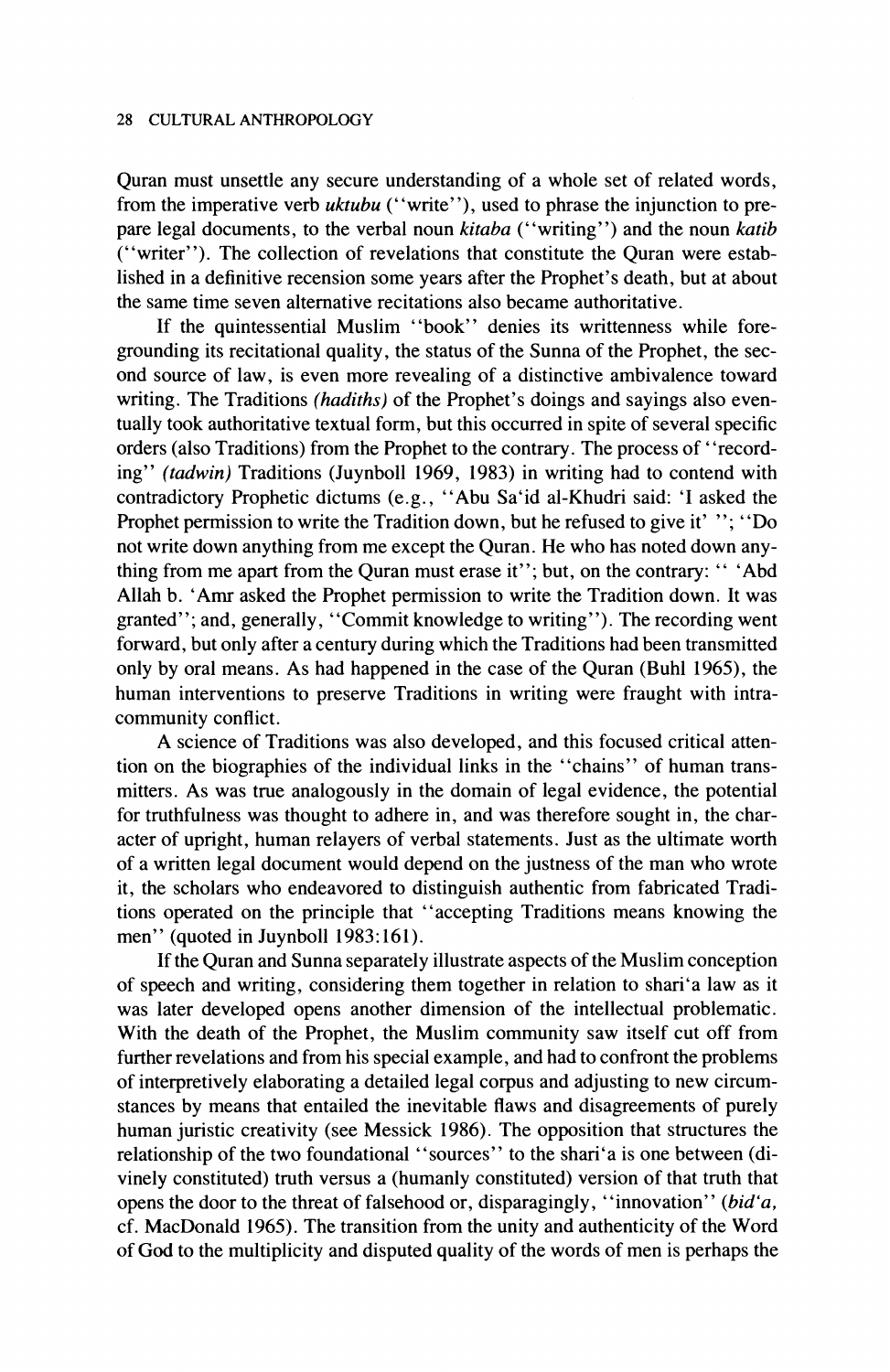**central dynamic problem of Muslim thought. If this transition is problematic it is also necessary: the Truth of Revelation can only be approached through the medium of human understanding. Perfection paradoxically entails the imperfect human interventions of recitation and interpretation. The Quran (12:1) describes itself as self-evident, as "the clear book" (al-kitab al-mubin); at the same time, however, the proliferation of Muslim exegetical and interpretive works testifies to the strongly felt need for further human clarification.** 

**Within the specialized domain of legal evidence a related opposition was at work. There, the unity and certainty, Derrida would say the embodiment of "presence," of the testifying human witness, stood opposed to the dangerously open interpretability, and the human absence and alienation of the written text. This specific transition from speech to writing carries the debilitating stigma of the general move from the divine to the human.** 

**In their lawbook sections on evidence jurists did not explicitly rule out writing by name; this was the effect instead of a powerful silence on the subject, as evidence was simply assumed to be, and was therefore defined as, oral. Writing is not noticed, even negatively. Seemingly definitively buried by a silence of nonrecognition, writing nevertheless persisted in the law of evidence as a potent "sub-text." That the transition from God's plan for the Muslim community as set down in the Quran and supplemented by the example of his Prophet, to the humanly constructed body of shari'a jurisprudence was a difficult one is exemplified by the fact that a specific Quranic injunction and at least one authentic and equally specific Prophetic Tradition were countervened and silenced in the creation of the**  law of evidence. The relevant Quranic "wording" (nass) was softened by exe**getes from the status of a firm rule to that of a recommendation. I quote the Cow**  Sura, verses 282–284 (trans. Arberry 1955:70–71), in their entirety, without ed**iting them down to the specific mentions of writing so as to preserve the context concerned with witnessing:** 

**O believers, when you contract a debt one upon another for a stated term, write it down, and let a writer write it down between you justly, and let not any writer refuse to write it down, as God taught him; so let him write, and let the debtor dictate, and let him fear God his Lord and not diminish aught of it. And if the debtor be a fool, or weak, or unable to dictate himself, then let his guardian dictate justly. And call in to witness two witnesses, men; or if the two be not men, then one man and two women, such witnesses as you approve of, that if one of the two women errs the other will remind her; and let the witnesses not refuse, whenever they are summoned. And be not loth to write it down,**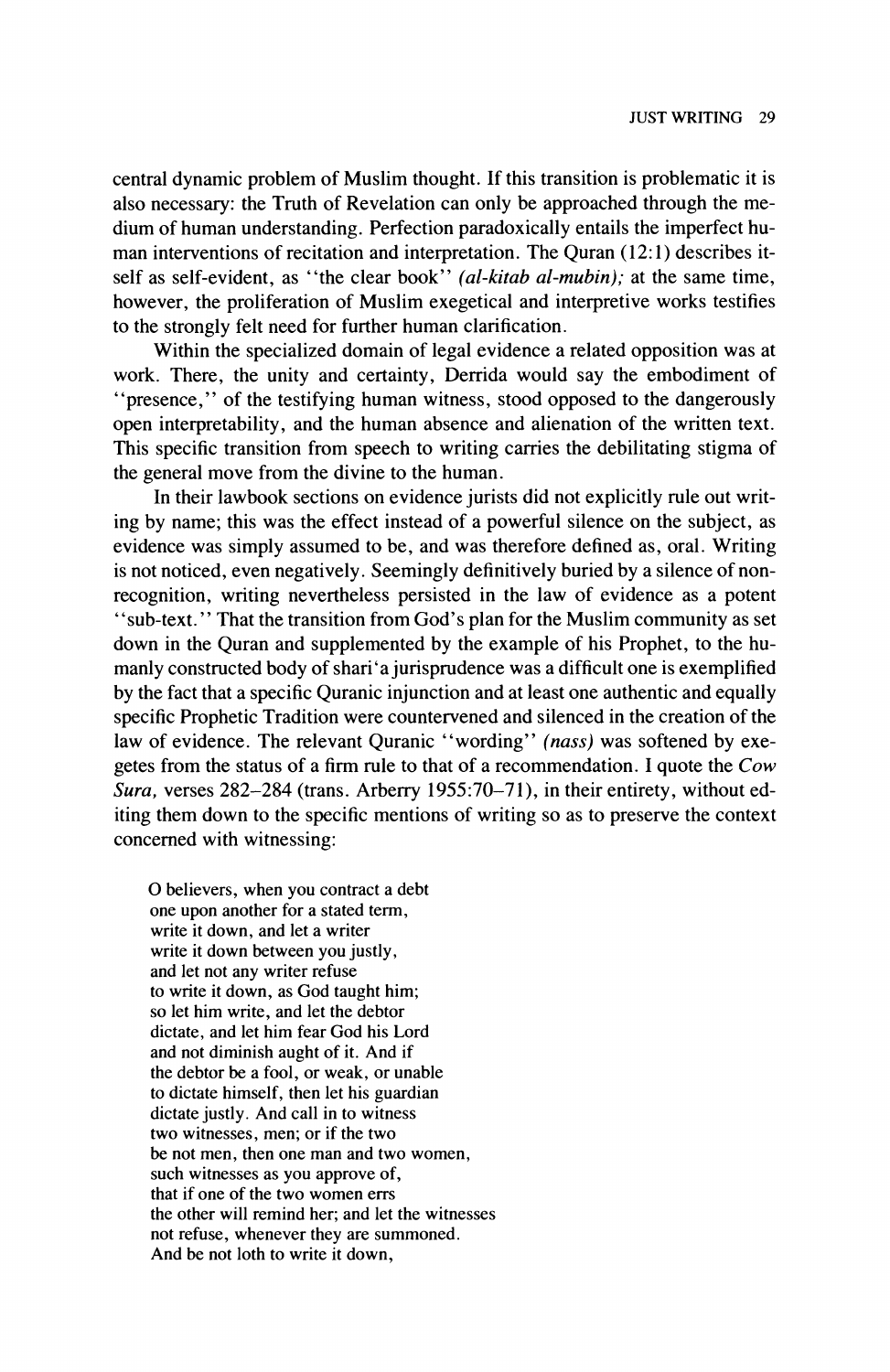**whether it be small or great, with its term; that is more equitable in God's sight, more upright for testimony, and likelier that you will not be in doubt. Unless it be merchandise present that you give and take between you; then it shall be no fault in you if you do not write it down. And take witnesses when you are trafficking one with another. And let not either writer or witness be pressed; or if you do, that is ungodliness in you. And fear God; God teaches you, and God has knowledge of everything. And if you are upon a journey, and you do not find a writer, then a pledge in hand. But if one of you trusts another, let him who is trusted deliver his trust, and let him fear God his Lord. And do not conceal the testimony; whoso conceals it, his heart is sinful; and God has knowledge of the things you do. To God belongs all that is in the heavens and earth. Whether you publish what is in your hearts or hide it, God shall make reckoning with you for it. He will forgive whom He will, and chastise whom He will; God is powerful over everything.** 

**As the principal source for the approval of written documentation, this Quranic passage was supplemented by other less pointed passages and a series of Traditions indicating that writing was used for a number of purposes by the Prophet. Among the latter is a Tradition in which the Prophet is reported to have used a written document in connection with a sale contract in which he was the buyer. Together with the Quranic passage, this Tradition is among those cited by at-Tahawi (Wakin 1972:5 [Arabic text]), an early jurist deeply concerned with the problematic status of documents. After mention of the chain of transmitters, the gist of the Tradition "text" (matn) is that a Companion of the Prophet shows a document (kitab) that the Prophet either wrote himself or had written to embody his purchase of a slave from the Companion.** 

**Tahawi (d. 933) was one of a number of distinguished jurists who authored works in what became known as the shurut (literally, "conditions") literature. Recognizing the impass that existed between the stricture of the formal evidence doctrine and the ongoing, widespread use of legal documents in practice, scholars such as Tahawi early on began to develop practical guides for notaries, containing model document texts for the various types of contracts (Wakin 1972). Although the shurut works amounted to a direct subversion of the formal rules of evidence, the works and their authors were esteemed rather than condemned. Within the compass of their identities as jurists, many such scholars managed to work and make contributions on both sides of the issue, writing at times within the constraints of the shari'a, while at other times addressing the diametrically opposed requirements of necessity.** 

**This double discourse on the question of writing persisted down to the period of modernist legislation in all of the distinct "schools" of Islamic law except one,**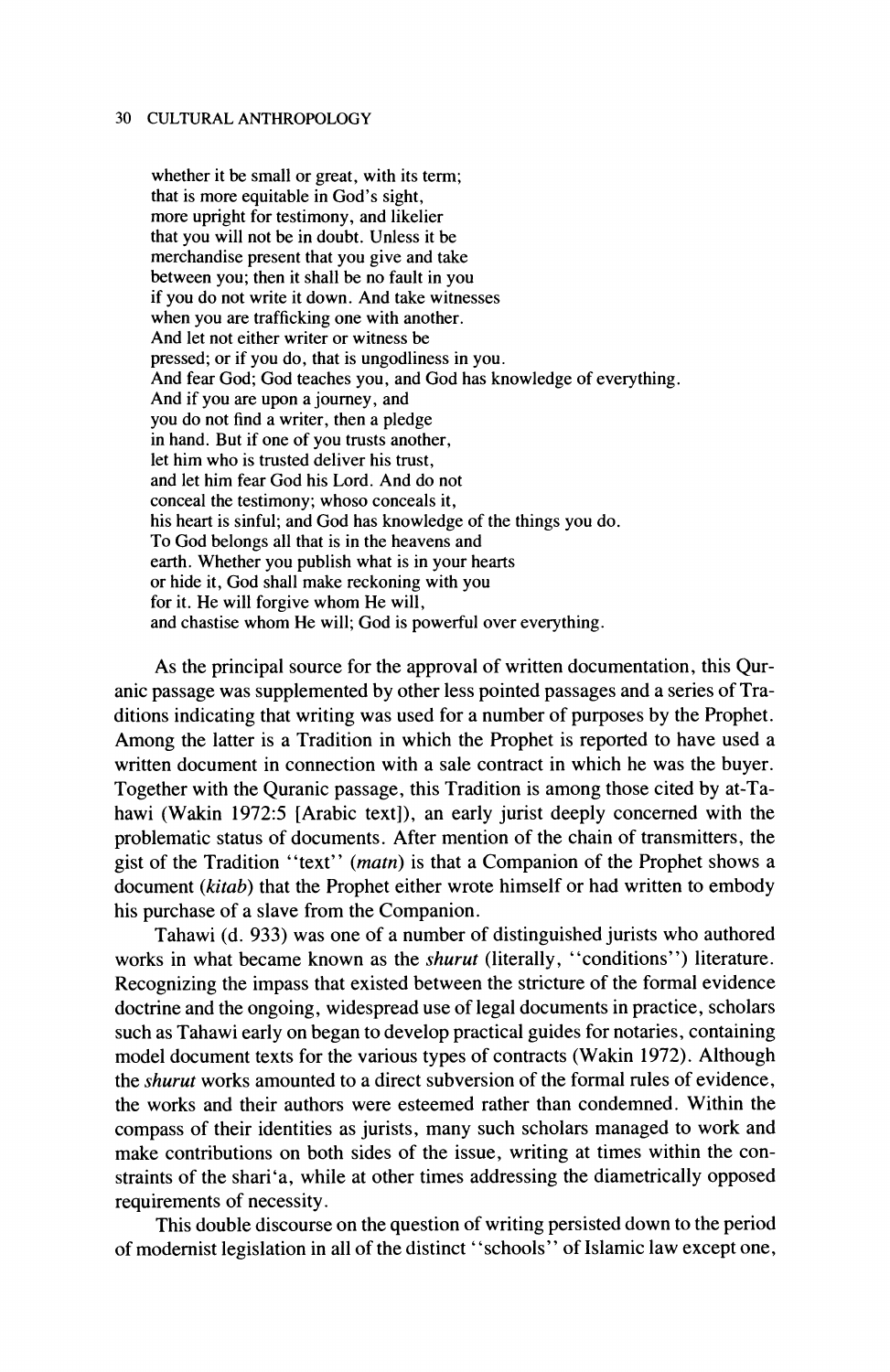**the Maliki school of North Africa. There the institution of the precertified "reliable witness" was successfully grafted by jurists onto that of the notarial profession, making possible what Tyan (1959:84) has characterized as the "triumph" of the legal document as formally acceptable evidence. Elsewhere, it was not until the promulgation of the first quasi-code constituted out of the shari'a, the Ottoman majalla of 1877, that legal documents (Article 1736) were given a grudging, still cautious recognition.** 

**This new legal code was not systematically instituted in the distant and rebellious Province of Yemen under the rule of the Ottoman Empire (1872-1919). However, court registration of legal documents, a practice consonant with the new attitude of the majalla and completely new to the highlands, was introduced, at least in the main towns. With the return to local rule by Zaidi imams (1919- 1962) there was an apparent return to older documentary practices. Court registration, which involves the key innovation of state legitimation for documentation pertaining to private acts, was dropped under Zaidi rule only to be reintroduced by the Yemen Arab Republic following the Revolution of 1962.** 

**Under Zaidi imams, who had ruled the highlands for several centuries prior to the period of turn-of-the-century Ottoman administration, the law of the land was the Islamic shari'a. Although they were Shi'i imams, their school of law took pride in its closeness (as the "fifth" school) to the four standard Sunni schools. Guidance on certain selected points of law was exercised by imams through their own authoritative interpretive opinions, known as "choices" (ikhtiyarat). Among the 22 published "choices" made by Imam Yahya Hamid ad-Din (ruler 1919-1948), one concerns the old problem of legal documents. Simply articulated by the imam as concrete rules, the collection of imamic "choices" was initially distilled by another scholar into the form of a poem, which had to be accepted as accurate by the imam. At the same time as the imam accepted the formulation of the poem he authorized the preparation of a prose commentary based on it. The relevant section (al-Shamahi A.H. 1356 [1937]:31-33) of this ambiguously authored, intertextual text thus begins with two lines of poetry in which the principle of the imamic position concerning the status of documents is stated. It is this condensed poetic statement that is elaborated upon in the commentary:** 

**The evidence of just writing, we know, is accepted; It is humanly transmitted, in an unbroken chain.** 

**This acceptance of legal documents as evidence hinges on the key term "just" ('adl), which directly echoes the wording of the Quranic passages, "and let a**  writer write it down between you justly" and "let his guardian dictate justly." **'Adl also means a just person, and in the formulation shahid al-'adl means a "just witness," one whose testimony is accepted as evidence. By extension, especially in Maliki North Africa but elsewhere as well, an 'adl was a notary. The second**  part of the poem employs words (mu'an'an ["orally transmitted"] and musalsal **["linked in a chain"]) that directly invoke the science of Traditions. Through this use of Traditions terminology, the evidence contained in written form is charac-**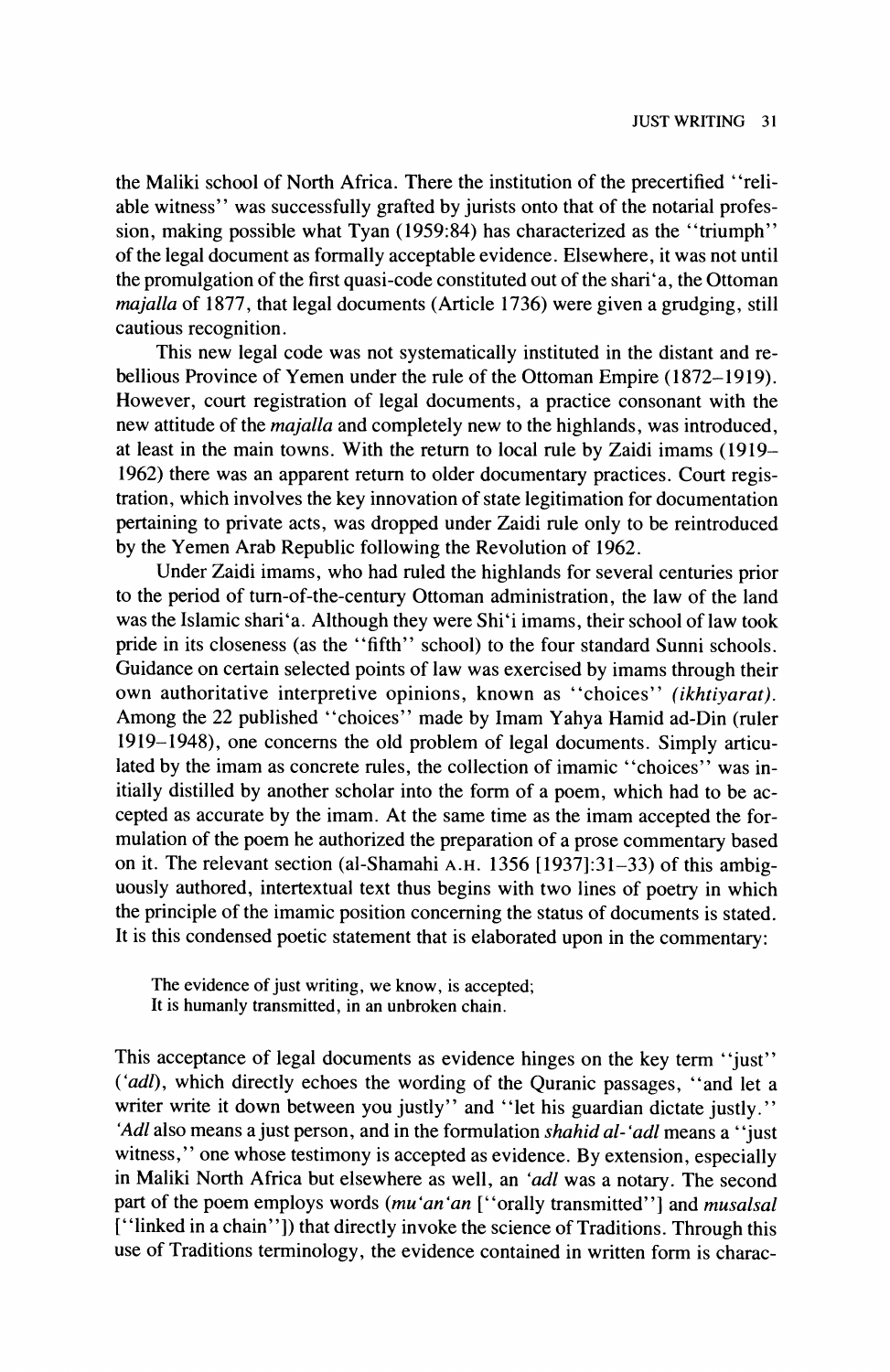**terized as "handed down" or transmitted via a continuous human "chain" in a manner exactly analogous to an authentic and, therefore, legally binding Tradition. There is an attempt to overcome the alienation of writing, the break it causes in the human transmission of the truth, by grafting on to it the established theory of the chain of just witnesses.** 

**The commentary itself begins with a historical eulogy of khatt ("script" or**  "writing"):

**Writing is one of the pillars of human undertakings [mu'amalat], a way among ways of human communication. It is one of the two tongues; in fact, it is the more sublime. With it traditions are conserved; with it the circumstances, customs and history of earlier generations are known; with it laws and jurists are learned about. It is the most important medium, the greatest mediator between those who are living and those who have passed away. Prophets utilized it in the dissemination of their messages to the blacks and the whites, to those near and far. With it they raised their protests against the kings, including caesars and khosraus; with its proclamations they called the nations, Arab and foreign, until the Truth became clear and God's order appeared.** 

**Characterized as "one of the two tongues," writing is assimilated to speech and yet differentiated from it. Writing stands "between"; it is a "medium" and a "mediator" linking, as in an unbroken chain, the past and the present, the dead and the living. The commentator goes on to describe the Muslim appropriation of writing, moving from the pre-Islamic period (al-jahiliyya) to the Islamic era:** 

**As they embraced the religion, the pious generation of Companions and Followers took it on, rendering it a Muslim practice. Using it they delivered their legal interpretations; into its texts [mutun, pl. of matn] went their intellectual disciplines; on its wings their arguments took flight; on its evidential meanings were built their legal principles, while at the same time they used it to settle their cases. It is reported of them that they looked upon writing as a safeguard for what was uttered by the lips, enunciated in the eloquent sessions of legal interpretation, and articulated as assembly addresses on traditions and proofs.** 

**Writing is a "safeguard," it permits the preservation of life, memory, speech, event; and yet, as becomes apparent later, it harbors within a separation and a threat of falsehood. Writing is a protection against death, but is itself predicated upon a kind of death. It is both a remedy and a poison. The evidence for the role and general importance of writing, according to the commentator, is strong:** 

**The Sunna on this is abundant, and the traditions agree and are numerous; they are without qualification limiting the breadth of support for it, without condition restrict**ing the influence of its evidence—(including) significantly the science of the writer **and his character.** 

**Thus introduced, the writer (katib) and his writing (khatt, kitaba, rasm) are associated and equated with the witness and the oral activities of giving dictation and testimony:**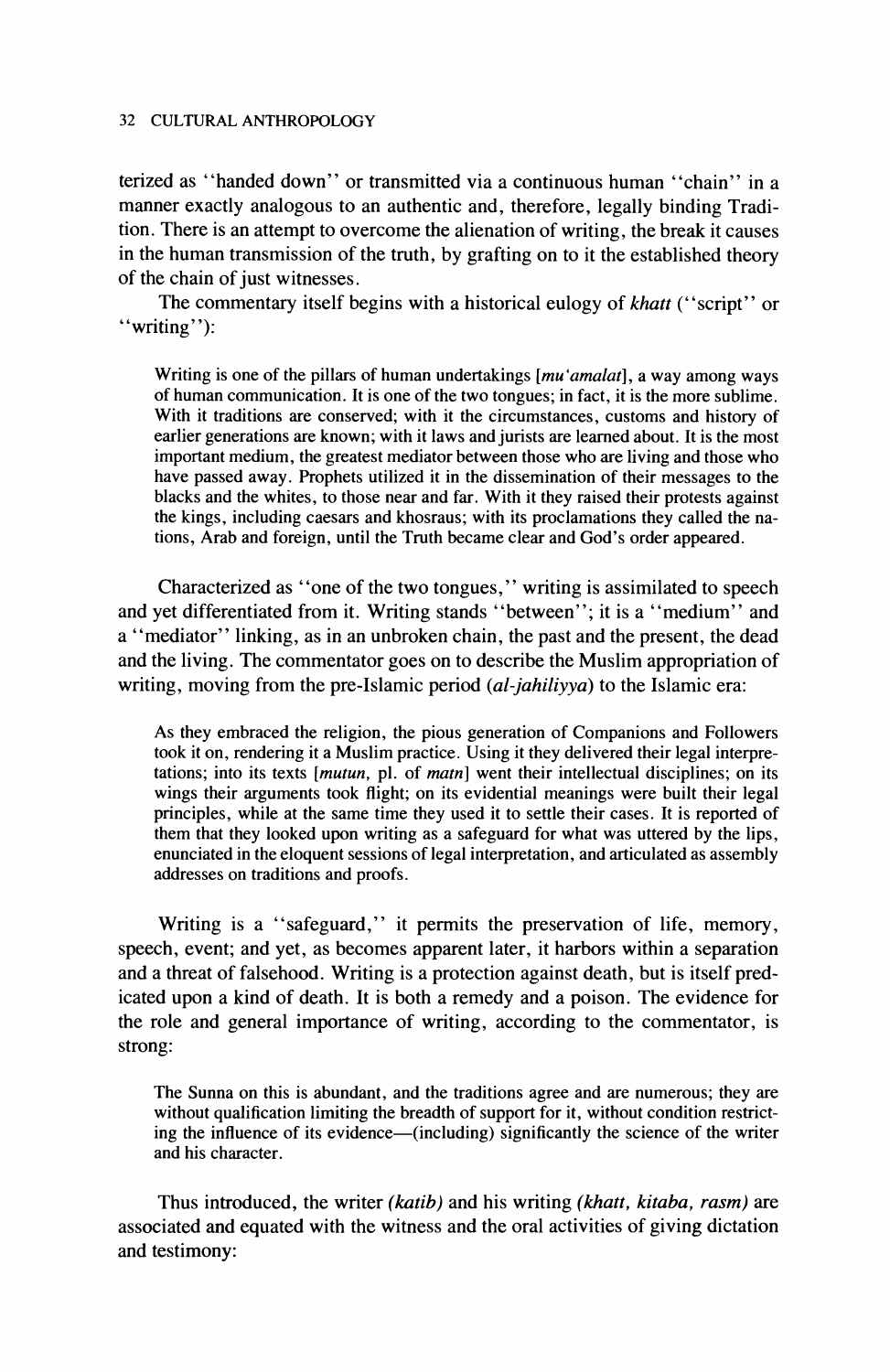**He is among those of cautious procedure and justness. If we know his writing with certainty, then it is just as we take his dictation or as we value his testimony that we take and value what comes to us as his document and his writing. There is no difference between them.** 

**This formulation of an identity between writer and witness is ideal and yet duplicitous, especially in view of what the commentator knows and is about to say. The text begins here to deconstruct itself as the commentator presents opposing positions that, together, serve to define the problematic of legal writings.** 

**The views of scholars are divergent concerning the reliance upon the judgment and contract documents [literally, "sale documents" (basa'ir, sing. basira)] of judges and notaries. One group holds that they are absolutely unreliable, for the reason that writing leads to the potentiality of play, and the temptation of pens and geniuses, in the domain of composition and practice. It [writing] is therefore weak with respect to its value, aside from its positive qualities, in establishing legal possession and other matters. Another group holds for the necessity of valuing them, and for the reliance upon them without restriction.** 

**The contradiction is now fully opened: writing that earlier served as a vital "safeguard" here also becomes a writing that is dangerously open to "play" and "temptation."** 

**The two opposed positions constituted for the sake of the argument are now subjected to joint and then separate criticism.** 

**In both of these two points of view there is immoderation and negligence. And the deleterious effect in the realm of justice is great, resulting in the spoliation and squandering of wealth. The two positions may be refuted. As for he who has said it is absolutely wrong to accept documents, the manifest position of the Sunna, and its clarity and concreteness, already mentioned, refute him and defeat him. As for his mentioned reasoning that assumes the potentiality in writing of play and temptation, etc., the reason is ailing, and the potential is distant. It is nothing but the creating of doubt since a potentiality does not dislodge the manifest and its meaning. As for the falseness of the position of he who holds for the valuation of documents without restraint, this is obvious. Because if the door of unlimited acceptance of them were opened, the wealth of the community would be lost and people's possessions would be removed from the permanence and security of their hands. In this position there is immoderation and a disdain for principles, because any claimant can make for himself what he wants in the way of documents, proceeding with craft and skill in reproducing the papers he thinks will advance his circumstances.** 

**In good dialectical fashion, the constitution, and then refutation, of opposed positions opens the argument space for a resolution via the synthesis of the imam's interpretive "choice."** 

**Therefore the Commander of the Faithful, may God protect him, has taken a position more just than the two positions. It amounts to a middle position, as was indicated in the lines of poetry, and that is that it is absolutely necessary in the reliance upon writing to have knowledge of its writer and his character and his justness, and of the fact that the writing to be relied upon is his writing; or knowledge that the writing in ques-**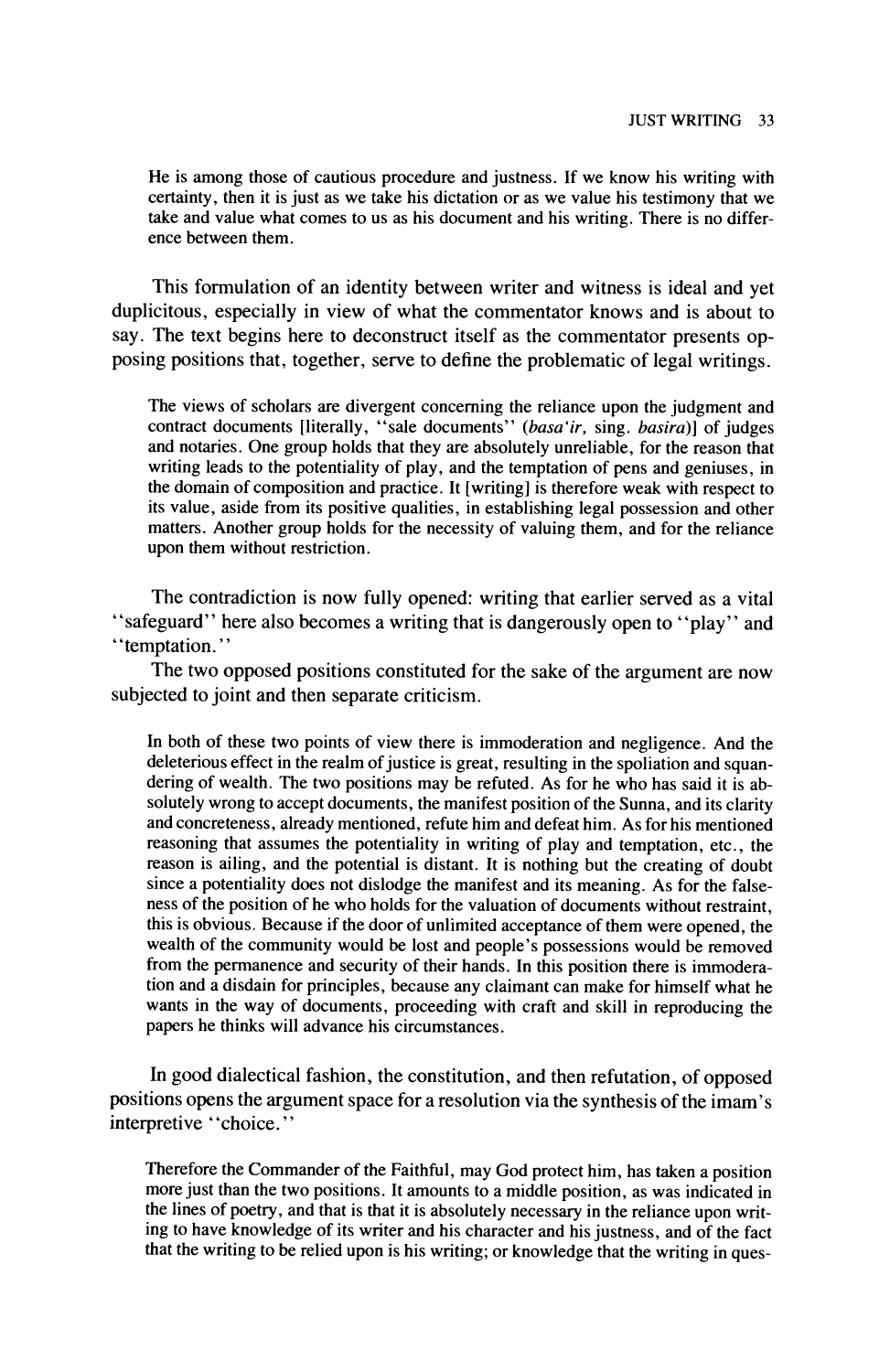**tion is well known among the old writings for which there is no suspicion of falsehood or forgery. If we were to give up the utilization of such documents it would entail the loss of rights and properties whose (sole) records these old documents are, their writers unknown and unknowable. This ascertainment is entrusted to the jurisdiction of the judge. He is required to undertake a thorough examination to gain knowledge of the locally prominent writings and documents. With detailed inspection and enlightened thought he must distinguish among the writings, and know the valid ones from the false ones. For the practitioners of forgery are skilled in imitation and cleverness in rendering for presentation documents and their copies in the guise of scripts of individuals who can be trusted. What is required is the examination of the script and (the finding) that it pertains to one of those individuals who can be relied on and trusted. This is what accords with the spirit of the shari'a, and what is called for to maintain order and protect civilization. This "choice" finds its greatest legal support in the thrust of the Sunna of Muhammad.** 

**The threat of misrepresentation through documents can hardly be considered alleviated by formulation of this imamic "choice." Writing is addressed with a mix of respect and mistrust; writings remain both indispensable and dangerous. There is just writing and there is false writing, but it is the latter that has prompted this discourse. False writing redoubles the already problematic status of writing: false writing is to just writing as writing in general is to speech. Forgery wears a guise of truth. The solution proposed for the use of documents rests heavily on knowing-of men by men. The two mandated forms of guarantee are, first, that found in the science of traditions where "accepting the tradition means knowing the men" and, second, the critical capacity of the judge to assess the triple link between writing, writer, and legitimate intent. (Such guarantees imply long-term judicial tenures, so that judges could come to know the writers and the distinctive writings of their jurisdictions, and this was the appointment practice of the imams.)** 

**As articulated in this commentary, the problematic of legal documents has a feature that distinguishes it from the problem of writing in most other domains and genres. The documentary transition from speech to writing is twofold, as it involves both the representation of a verbally constituted human contractual undertaking in the form of the document text, and the representation of the legitimizing act of the human notary-witness in the form of his handwriting. There is thus a double process of representation, in both "his document and his writing," with the worth of the former subordinate to that of the latter. Script, it is assumed, conveys (as precisely as a fingerprint) the person, whether just or forger; the mark of the pen transmits the qualities of the human witness. While it may be difficult, it is not impossible to distinguish the mark of the just writer from the mark of the forger. This sort of connection between calligraphy and character is not at issue, for example, in the quasi-anonymous identity of the manuscript copyist. The power and the mystery of the legal document resides in the nature of writing as human signature.** 

**In recent legislation of the Yemen Arab Republic, however, a template is provided for a new world of writing, one in which the weight of authority is shifted from the notary to the state. The legislation (Y.A.R. 1976) embodies a**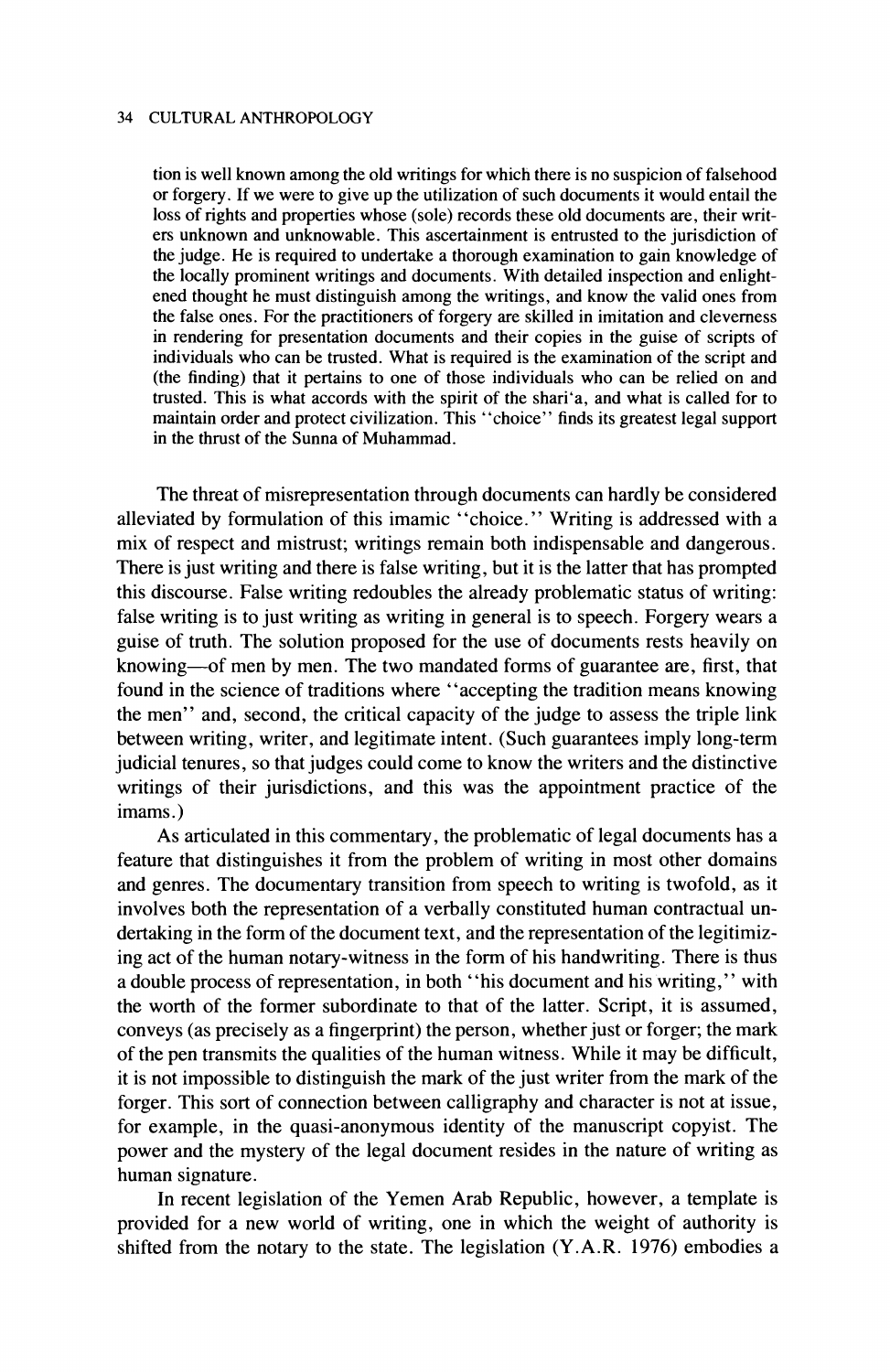**local version of the "triumph" of the legal document as acceptable evidence. Accordingly, "writing" takes its place (after testimony and oral acknowledgment) as third of eight modes of "shari'a proof" (Article 33). This resolution, in legislative theory at least, of the old problem of legal documents is part of a thoroughgoing reunderstanding of the shari'a itself. Two categories of documentary form are identified (Articles 118-143): "official writings" (muharrarat rasmiyya) and "customary writings" (muharrarat 'urfiyya).** 

**Both are new conceptions. The first represents the design of a type of secure instrument required by a capitalist society, in which the state, through the authorizing signature of an official (such as a court functionary), backs the text. This type of document is what is really meant by documentary evidence. The second, the "customary" document, is a new incarnation of the old legal document. It issues from "ordinary people" (Article 120), and can be treated as "official" once the judge has satisfied himself (along the lines suggested earlier by Imam Yahya) as to its authenticity. The "customary" document is actually broken down into three separate subtypes (Article 124), only the third of which represents the centuries-old standard. Unlike the first two subtypes, which envision parties to the agreement preparing and signing, or at least signing, their own documents, the third subtype alone is the classic form: a document prepared privately by a notary, and signed by him (and sometimes other witnesses) but not signed by the parties. In the legislative text (Article 127) concerned with this venerable old genre of document, there is a clear echo of a former problem and a former solution:** 

If the customary document is written in the handwriting of an "other" (al-qhayr), and is unsigned by the party, it requires witnesses for its contents to be accepted, except if the writer of the document has a reputation for justness and reliability and good **conduct, and if his handwriting is known to the judge due to its (local) renown, or if he acknowledges before the judge that he is the writer of the document and bears witness to the accuracy of its contents, then it is permissible to accept the document's contents.** 

#### **Writing Down: Two Movements**

**To transit now from meta-discourse about documents to an ethnography and political economy of discourse in documents, a few connecting and prefatory remarks are necessary. These concern the process of entextualization, the meaning process of writing and creating texts. In the legal document genre, entextualization rests on a double movement, a double relation. The first is a movement from Text to text, that is, from law on the books to the document; while the second is from the world (as event) to text, from a specific human undertaking, such as a sale, to the document. Behind a given document text is the law, in front of it is the world: a document represents a bringing together of socially constituted and enduring legal forms and individually constituted and ad hoc negotiated terms (respectively, Durkheim's "contract-law" versus his "contract" [1933:211- 215]). The writer, the notary, through his document text, mediates both the reproduction of the Text and the incorporative "translation" of the world. The doc-**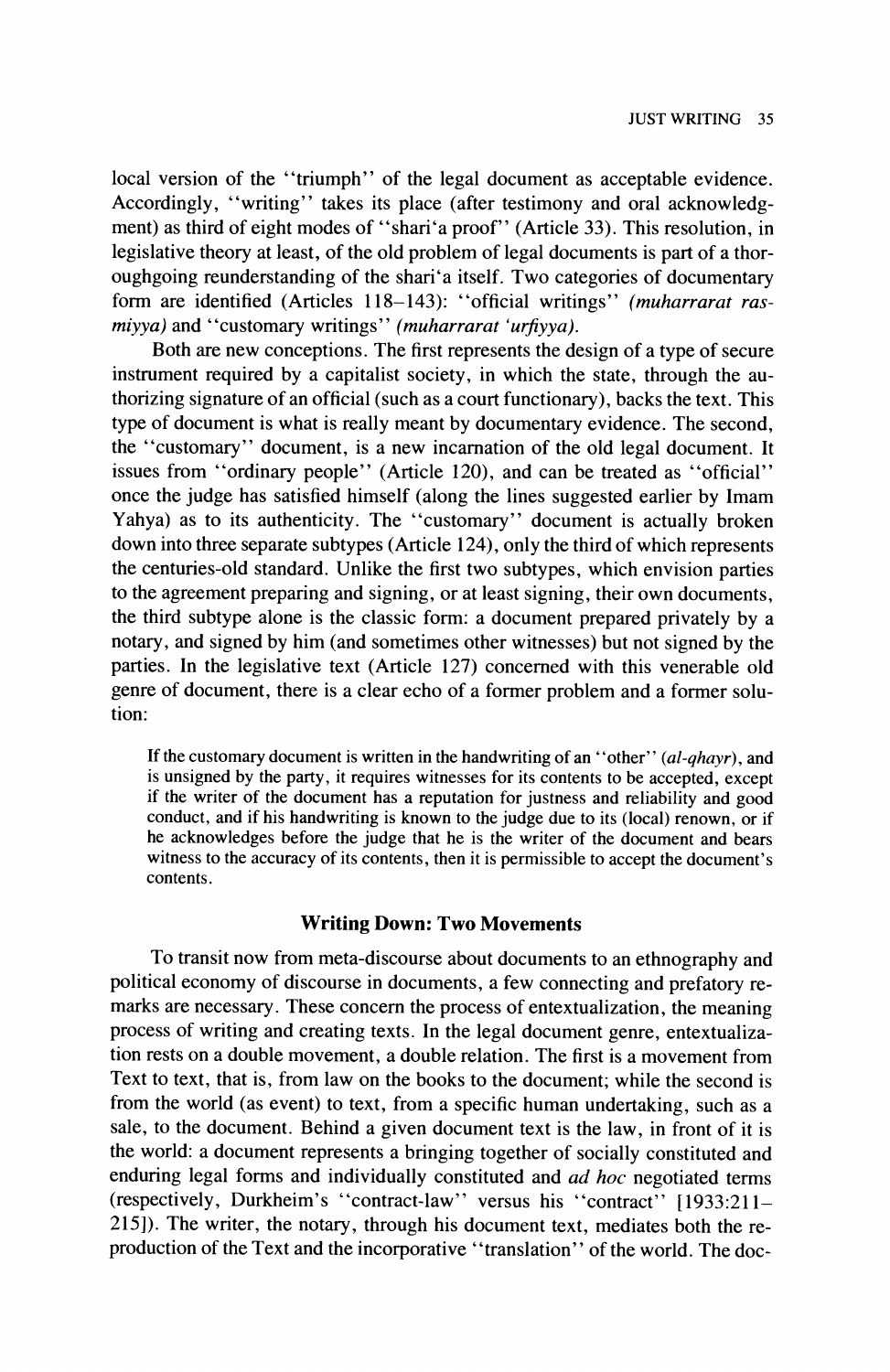**ument emerges as he considers both the dictates of the law and the facts of an undertaking; he must be both a specialist in the shari'a and intimately conversant with the affairs of his society. Like the mufti (Hallaq 1984; Messick 1986), a specialized interpreter-jurist who also mediates between the ideal and the real, the text and the world, the notary is a figure in between.** 

**The progression from Text to text is actually one from the shari'a as divinely constituted, that is, in the Quran (or as an original scripture in heaven, cf. Buhl 1965), to the shari'a as humanly interpreted in Islamic jurisprudence, to the shari'a as actually implemented by notaries in the document texts. This is the familiar divine to human trajectory, the progress of a scriptural word into a fallible human world. Similarly, the world to text movement may be broken down into one that proceeds from the "intention" (niyya, cf. Schacht 1964:116) of the parties, through their spoken agreement, to the document in which the agreement is embodied. This is the trajectory of representation, also familiar in the West, from an idea in the mind, to speech as the sign of the mental idea, and then to writing as the "sign of a sign" (Derrida 1976:29). Although the two movements appear distinguished by their separate starting points in the Text and in the world, their trajectories from divine to human and from intention to textual representation are analogous, parallel, the same. The perfection of the divine and the clarity of the idea together come to rest in the fallible form of the document.** 

#### **Reading Writing: A Contract of Sale**

**In the Yemeni highland town of Ibb (Messick 1978), people care for and protect their legal documents as the most vital of personal effects. Held in private hands, documents are folded accordion style or rolled as small scrolls, placed in individual protective tubes or tied together in bunches, and then stored in clothwrapped bundles or in wooden chests. In times of turmoil in the town, people send their documents out to secure locations in the countryside for safekeeping. Despite the fretting of jurists, including Imam Yahya, documents do carry considerable legal weight in Ibb: they are used to demonstrate ownership rights and are brought forward to that end in transactions and in disputes and court cases (Messick 1989; cf. Frantz-Murphy 1985).** 

**Sale documents, such as the example translated below, represent contracts for the transfer of landed property, especially productive agricultural terraces, which in this traditionally agrarian society are cultivated in sorghum or wheat, if the terrace is rain-fed, or a variety of greens if irrigated. Such documents embody past-oriented, executed contracts (as opposed to future-oriented, executory contracts); they are prepared for the buyer, and at his expense, by a local notary. It was especially such sale documents (basa' ir, sing. basira) that the Imam (and his commentator) had in mind as the troublesome records of Yemeni "rights and properties," records essential to "maintain order and protect civilization."** 

**In the Name of God, the Merciful, the Compassionate** 

**Al-Hajj 'Ali Qasim al-Sharafi, using his own capital (mal), bought from the seller to**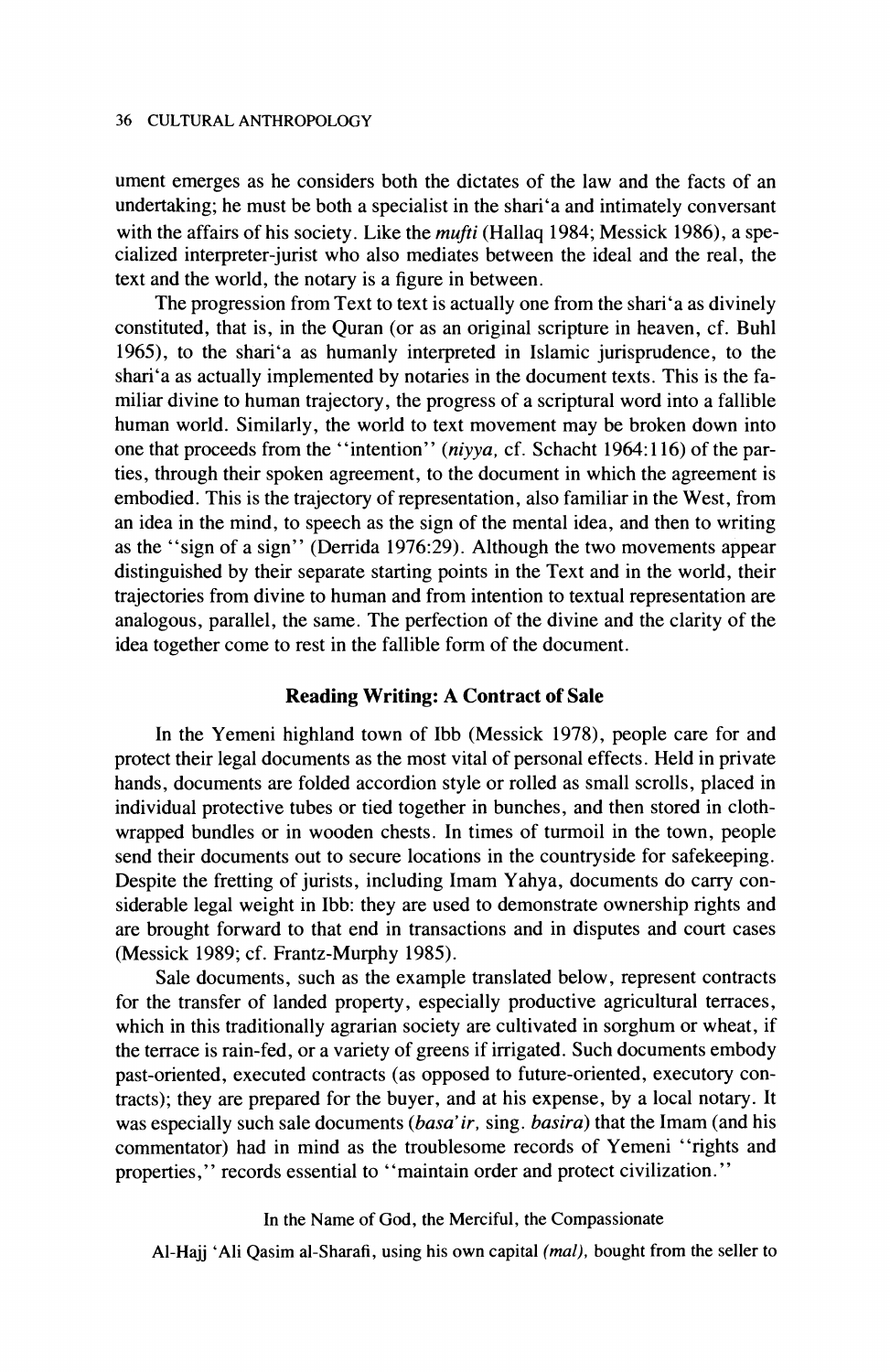**him, Muhammad Hasan al-Ba'dani, selling on his own behalf, a sale object of eight and a quarter qasabas in the piece of irrigated land named al-A'imma, in the cultivated area of the village of al-Mashraf, district of Maytam, pertaining to the seller by way of inheritance from his wife, the free woman 'Aisha, daughter of Murshid al-Ba'dani, according to an inheritance document. ... I examined it [the inheritance document] and found in it that the property is bounded on the North by ... and on the East by ... and on the South by ... and on the West by. ... [It is] a sale and purchase, valid and legal (shar'i), complete and executed, with an offer and an acceptance, and a specified price whose amount, units, type and form is two thousand four hundred and seventy-five paper riyals in the currency of Yemen, half being one thousand two hundred and thirty-seven and one-half riyals. The seller received the entire purchase price from the hand of the buyer at the session, completely and perfectly. The seller surrendered his sale object, vacating legally (shar'i) and guaranteeing any legal (shar'i) fault concerning all the rights of the sale object, and its trees and stones. And at that moment the aforementioned sale object became the individual property (milk) and right of the aforementioned buyer, among the group of his properties, to be disposed of as he desires. This was written with the witnessing of Sayyid 'Ali 'Abd Allah ibn Ahmad and the craftsman Isma'il Muhammad al-Warafi, both from Ibb, and God is sufficient witness. Written on its date, month of Shawwal, 1394 [A.D. 1974], the year one thousand three hundred and ninety-four. The buyer must enter this document in the register of the court and pay the fee. Written by the servant of God, (signature), 'Abd al-Rahman Shuja' al-Din.** 

#### **In the Name of God, the Merciful, the Compassionate**

**Opening the text is an invocation of God and, at the same time, an invocation of the whole of the Muslim textual tradition. This same line, "In the Name of**  God, the Merciful, the Compassionate," is also the opening line of the paradig**matic Muslim text, the Quran. In the Quran, this invocation is found at the beginning of the first sura (chapter), which is itself known as "the opening" (alfatiha). "In the genealogy of texts," Said (1983:46) writes, "there is a first text, a sacred prototype, a scripture, which readers always approach through the text before them." Here the genealogical connection is explicit.** 

**Just as this phrase of invocation initiates the Quranic recitation-text as a whole and all (but one) of its suras, so it is always employed to open Muslim writings as diverse as books, personal letters, and amulets. It also is used in lintel inscriptions at building entrances, and to orally bless and commence actions, such as crossing the threshold upon entering a house, taking the first bit of food at a meal, putting the plow into the earth, or engaging in sexual intercourse. The basmala, as it is known, opens up a textual space for "writing" in the broader Derridian sense, in which literal writing is only one specialized form.** 

**A mundane contract text is thus appropriately opened and, in the process, immediately situated in the legitimacy of a given textual-world. Beyond its role as a textual model, the Quran is also paradigmatic for this contract as one of the principal substantive sources for shari'a law. Throughout the document, the fact that it is intended to be in accord with the shari'a is repeatedly affirmed, as the legitimizing adjective shar'i ("legal") appears three times. God is also repeatedly invoked, in the concluding witnessing clause as "sufficient witness," and in the**  writer's identification of himself as "the servant of God." This contract is im-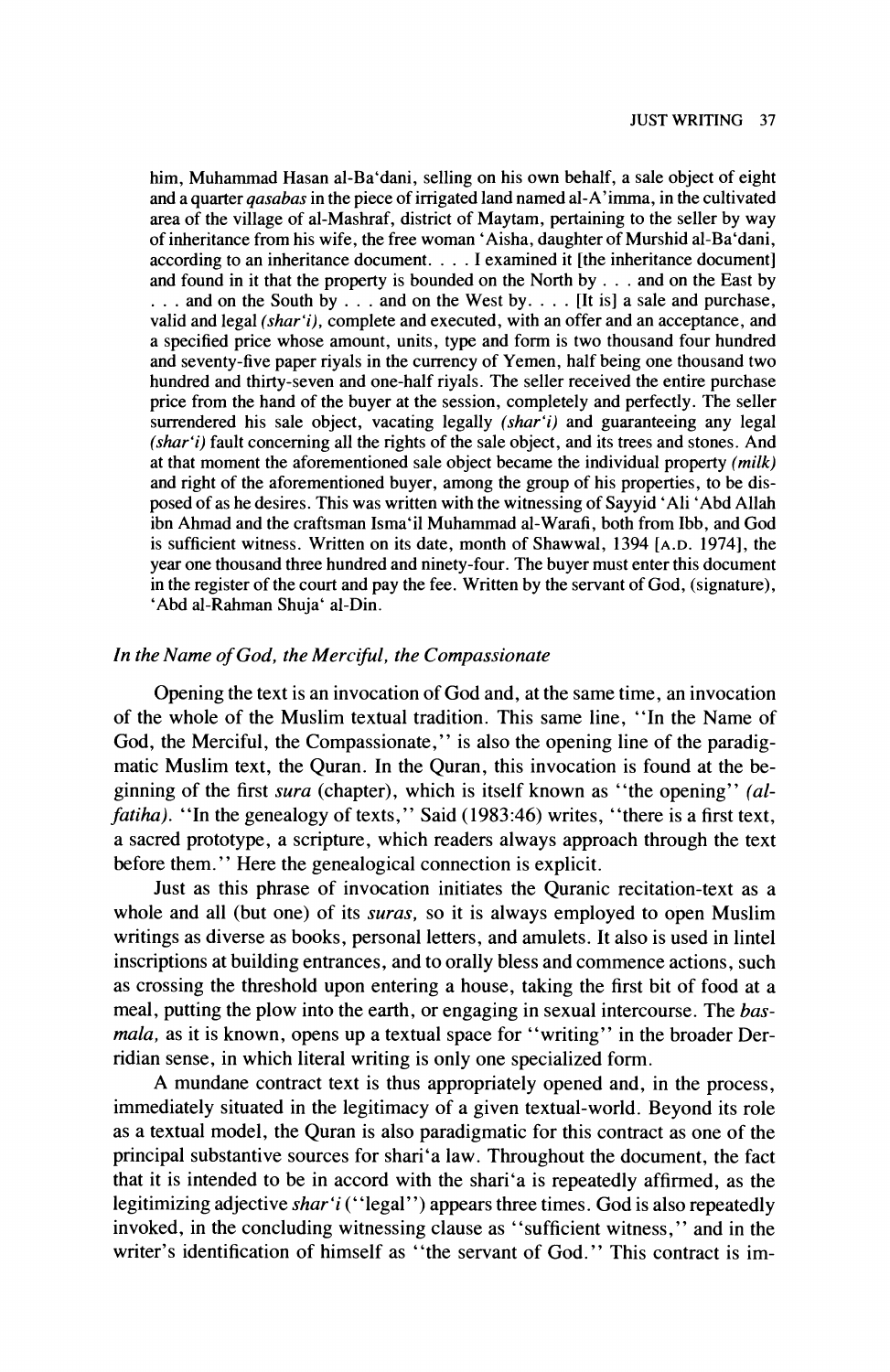**plicitly understood to be a contract between Muslims, unlike the Prophet's reported sale document, where the contract is explicitly, "Muslim to Muslim."** 

#### **Bought**

**After the invocation, the text proper begins with a verb, which is the standard word order in Arabic sentences (as opposed to my English translation). This first word, "bought," one of the distinctive lexemes of alienation, immediately makes apparent the identity of the document as a contract of sale (bay'). As a third person, past tense verb, "bought" also embodies the transformative textual mediation of the notary. Having heard the uttering of verbal contracting statements made in the first person by the seller and the buyer, he then records the already existing undertaking in the form of the text, using the third person voice of an observer. This documentation of the contract thus involves a complex person and oral-textual shift: from first person-oral to third person-written.** 

Like Geertz's "ethnographer," the notary " 'inscribes' social discourse; he **writes it down. ... In so doing, he turns it from a passing event, which exists only in its own moment of occurrence, into an account, which exists in its inscriptions and can be reconsulted" (1973:19). However different ethnographic and notarial writing may be as practices of writing, they at least share a transformative, and problematic, relationship to the "said" of the world. In his act of inscription of a contract between two parties, the notary acts as an outsider, a nondirectly**  participant "other"—the "al-qhayr" of the customary document in Yemeni leg**islation. His voice, not that of a person in direct address, takes instead the third person pronominal form known in Arabic (cf. Benveniste (1968:199-200); applied to anthropological discourse in Fabian (1983:82-85) and Fernandez (1985)) as "the absent" (al-qha'ib). The writing intervention of an "other" thus results in a text characterized by an absence.** 

**The single, brief, and parenthetical shift to the first person occurs, significantly, when the notary refers to his relationship to another text, an inheritance**  document, in reference to which, he says, "I examined it and found in it. . . . ." **While the notary is an outsider with respect to the private transaction, he is an insider with respect to the law and its texts.** 

**The notary's preparation of the document is informed by his knowledge of the shari'a and the dictates of local usage. In the local mosque school, until its demise in the mid-1950s, jurisprudence was the centerpiece of advanced instruction, as it had been for centuries. Two basic and concise manuals (of the Shafi'i Sunni school) were studied, and committed to memory by some students. One, known locally simply as "the text" (al-matn), was authored in the late 11th century by an Iraqi jurist named Abu Shuja' (d. after 1107), and a second, dating from the 13th century, was the work of a Syrian named al-Nawawi (d. 1277). The simple fact that manuals written so long ago, and in contexts so far removed from Yemen, could be considered authoritative up to mid-20th century is indicative of a highly formal character. The general contours of the shari'a, including a developed contract of sale, were set in place by about A.D. 900.**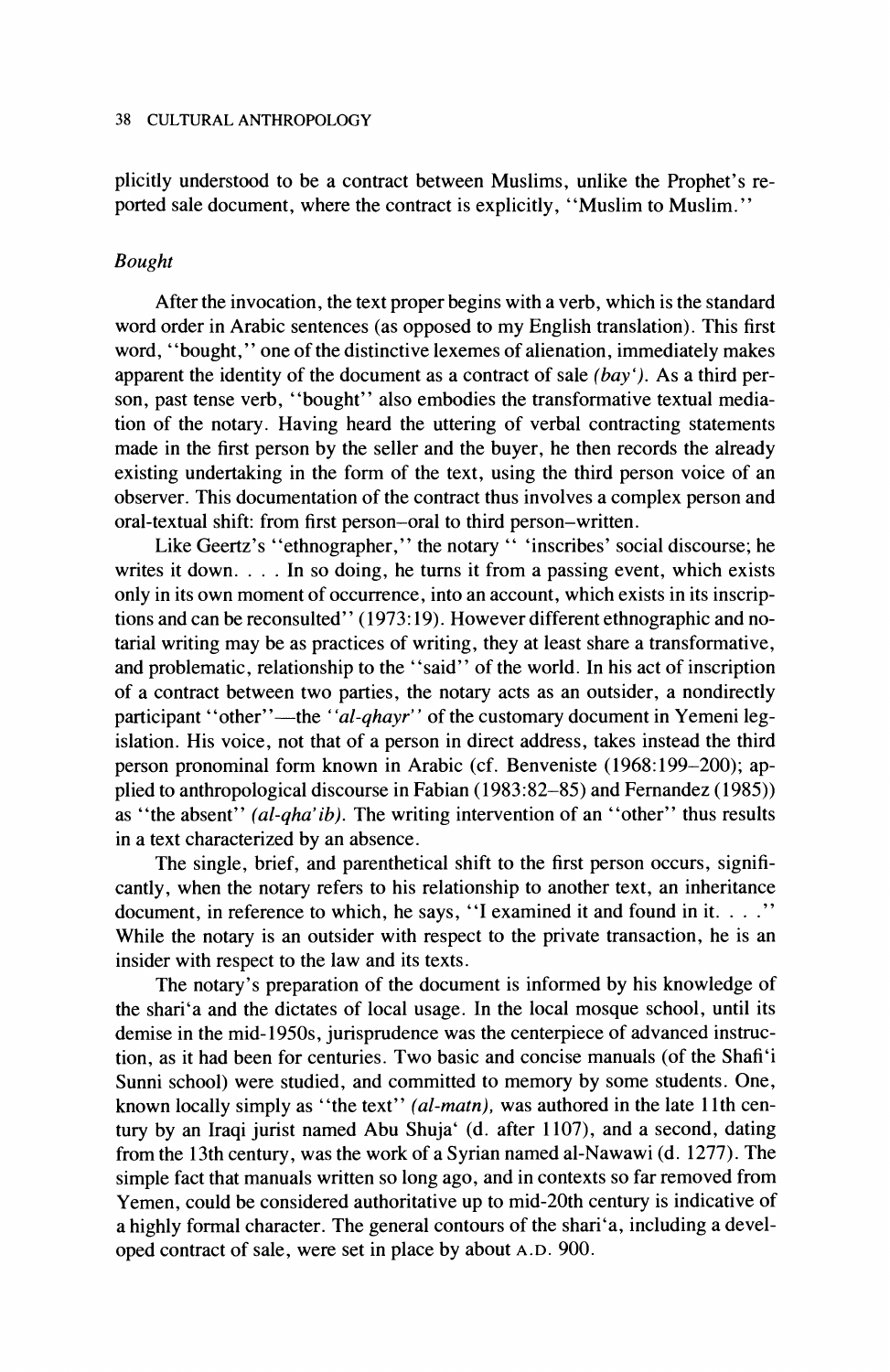**Each of the manuals contains a chapter on the contract of sale, which is the most important of a number of chapters devoted to "transactions" (mu'amalat). Islamic law has no separate theory of contracts, and the sale contract serves as a model for the other types of bilateral contracts (Schacht 1964:151-152), and for this reason it is more fully elaborated. The manual chapters on selling begin with the contract's fundamental condition: that there be an explicit offer by the seller and an equally explicit acceptance on the part of the buyer. The shari'a envisions the two parties actually meeting one another and uttering reciprocally binding statements, and this conforms with Yemeni practice. The manual authors provide examples of appropriate (first person, past tense) utterances, that is, "I sold to you," and "I bought." A verbal agreement alone, employing such statements and made before the required two witnesses (required on the authority of the quoted Quranic text), constitutes a binding sale contract. As is indicated and assumed by the statement examples, no writing is foreseen in the perspective of the manuals. In the notary's text, the fact that the necessary binding statements were made is signaled by the formula that the sale was concluded "with the offer and acceptance."** 

**In Ibb, there are no models for notaries to follow, except for other documents of the same genre. There were no formularies, either of the old shurut type or of the more contemporary practical guides (the tawthiq literature) widely used in North Africa. The chapter on sale in the manuals contains no example document texts, only a discussion of the several conditions of a valid contract. Also, there was no formal instruction in the preparation of written documents. The reproduction of the local version of the documented contract of sale is based on a notary's general knowledge of the shari'a, acquired in the old mosque school, and, as important, knowledge gained through practical experience in handling local transactions. A notary's expertise thus centers on the authoritative reproduction of an implicit, locally constituted, textual model. It is a model that exists only in its human transmitters, the notaries, and in the concrete examples of their writingthat is, particular, historically contingent documents.** 

#### **Al-Hajj 'Ali Qasim al-Sharafi**

**Handed an instrument such as the one quoted above, a Yemeni reader's attention gravitates to names and signatures (and, in former times, seals), first of the notary who prepared the instrument (and in relation to this signature the related calligraphy of the text body), and then to any official authentifications or countersignatures, none of which are found on the document in question. Official seals, pertaining to a Yemeni state, past or present, would also be noted, but, again, there are none on this recent document. Other proper names, from that of the buyer and seller to the two conventional witnesses and any additional individuals mentioned in the text, are rich with local resonances and histories. In this type of community, at least until very recent years, people were all "known" and names bore the mark of who people were, including their places in the social hierarchy. Once mentioned, these people, through their names, are themselves in-**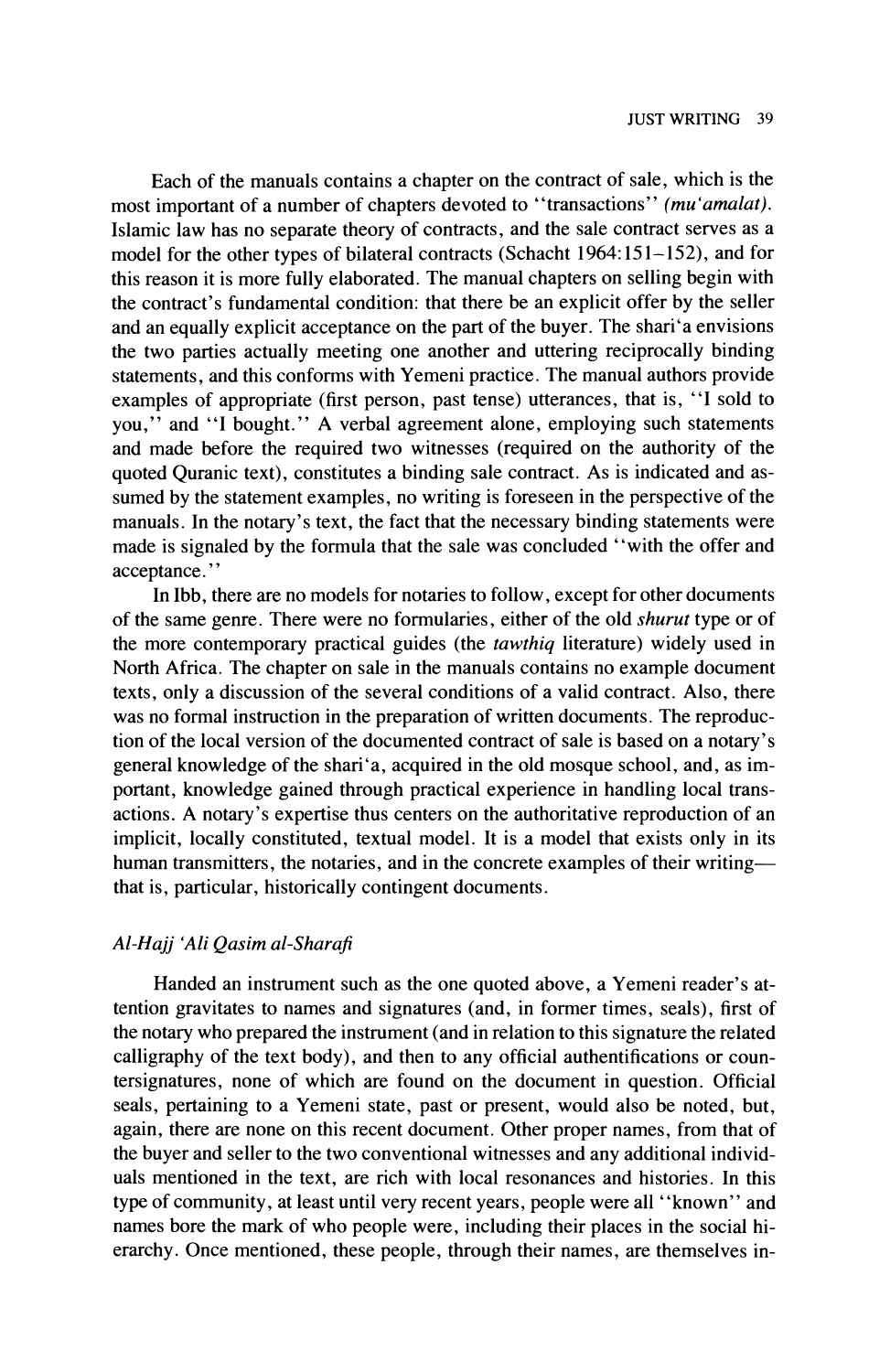**tegral to the identity of the text. The same is true of the localities and even the agricultural terrace that is transferred: all are named, all are known, all lend their substances to the significance of the text. Read locally, an instrument such as this is not abstract but concrete; names of people and places enter an inexhaustible context into the text, as a specific community and its history are evoked.** 

**Buried in and beyond the names is an individualism that is fundamental to Islamic law. The assumption that it is individuals who can enter into something called a contract is so basic as to render manual discussion unnecessary. In world historical perspective, that is, in comparison to what the gamut of human societies have known, such conceptions are remarkable and distinctive, yet in the specific world of this contract such notions are as unremarkable as they are foundational. Such assumptions reveal a strong family resemblance with the Greco-Roman and Judeo-Christian legal traditions, of which the Islamic shari'a is, at least in part, a descendant. Last of the great legal systems to emerge in the civilizational cradle of the Eastern Mediterranean, the shari'a, despite (or perhaps including) its particular sacred quality, exhibits a distant kinship with the individualistic legal systems of the West.** 

**But in Yemen only a limited segment of the community actually has the capacity or the wherewithall to engage in such transfers of property. Only certain individuals, therefore, have these sale documents. The whole notion of a "transacting individual," assumed in the shari'a to be natural to the way the world is, may be understood as an idea of the type Marx referred to in a classic formulation as "ruling ideas," or an "ideal expression of the dominant material relationships." In the contracts, as in Yemeni historical writing, only an elite actually enters into the text; but this selective imaging is authoritatively presented as the only "world" there is.** 

**This ideological quality of the "individual" as presented in the shari'a is more evident in a closely related type of contract entered into by owner-landlords and tenants for the lease of terraces for cultivation. Structured as bilateral undertakings between two "individuals," the leases in fact establish and presuppose a complex relationship of dependency between landlords and those who farm their land. As Engels (1972:136) wrote of bourgeois labor contracts, powerful and powerless parties are fictionally constituted as equivalent, freely contracting individuals; "the law makes both parties appear equal on paper." Even mundane contracts make their contribution to rendering "normal" a hegemonic image of the world, rendering natural what is historical.** 

#### **A sale object of ...**

**Mention of the "sale object" focuses attention on the property undergoing a transfer of ownership. According to the shari'a manual chapters on the sale contract, which are relatively expansive on the subject, a legal sale object must meet**  five conditions: it must be "pure," so that neither wine nor dogs may be sold; it **must be "useful," so that neither useless insects nor two grains of wheat may be sold; it must be "deliverable," so that neither an escaped animal nor usurped**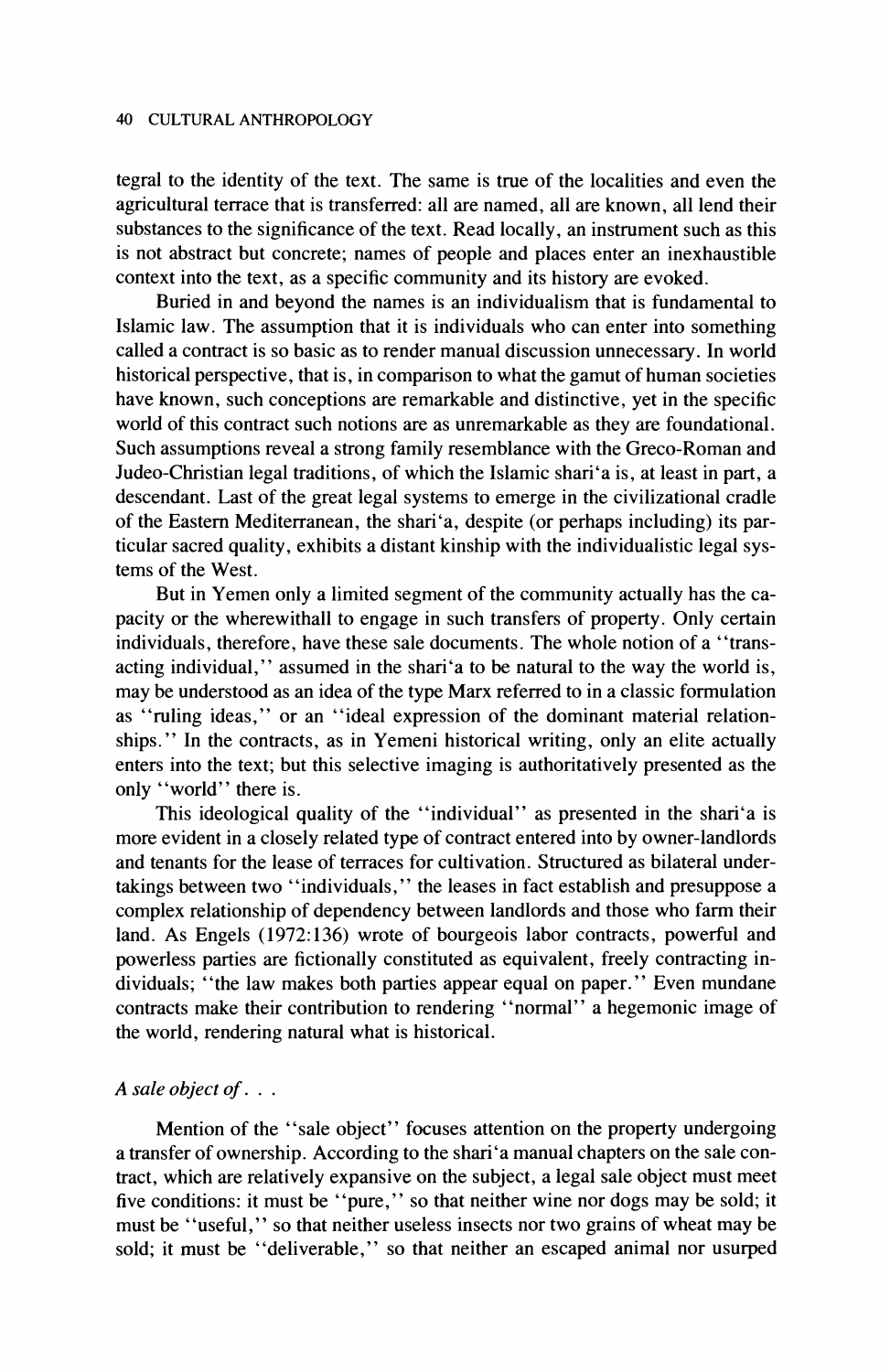**property, nor parts of things that are nonpartable, such as swords or vases, may be sold; it must be the "individual property" (milk) of the seller; and, finally, it must be "known," a requirement of strict specification that eliminates vaguely**  characterized things such as "a roomful of wheat" or "one of two pieces of clothing." Such understandings concerning the legal status of "sale objects"—in this case cultivated land-inform a notary's writing and reading of sale documents.

**Milk, the Islamic category of individually held and alienable property, is central to the definition of a legal "sale object," yet it is not itself the subject of separate definition. Rather, it appears in the sale chapters of the manuals without fanfare, as an assumption, implicit and embedded, yet crucial. A construct of individually disposable property and a contract of alienation-both considered to be among the "essential legal relations" (Stone 1985:50) of capitalism-imply and reciprocally constitute one another. In its legal vocabulary, the document text is structured by a consistent figure-beginning with the opening word, "bought," and continuing on with "capital," "seller," "sale object," "sale," "purchase," "price," and "buyer," and concluding with "individual property"**  (*milk*). This discourse—its closeness to our own overemphasized in translation **expresses a fundamental act: the transfer, for money, of a category of property right deemed individually appropriable and alienable. The figurative language is familiar: land is treated "as if" it were a commodity.** 

**The moment of the transfer is reenacted in the document text. A parcel of land, originally the milk property of the seller, enters the text constituted as a "sale object." A series of legal steps, including the requisite offer and acceptance, and an affirmation of the completeness of the sale, and then the physical receipt of the price money by the seller from the hand of the buyer, lead up to the dramatic transfer. First the seller lets go, he surrenders his property, guaranteeing (consecrating) it as it leaves his possession. Then, conveyed in textual representation by the pivotal, third person past tense verb sar ("became"), the property, once again, this time in the absent form of the document, is alienated-it becomes the milk property of another individual, the buyer, and is mingled with his other properties of this type. Need it be observed that the land in question is unaltered by these solemn proceedings, that the exchange of property rights is a relationship between humans?** 

**Sedimented in the use of the term milk is a whole history of property relations in Yemen, yet the evolution of property rights is actually veiled by the simple persistence of the old lexeme milk. In studying the political economy of the transformation of a precapitalist formation in the course of integration into the world market economy, one typically expects to find important changes in property relations, frequently centering on the advent of capitalist forms of private property to replace older indigenous forms of collective holding. But in the case of Yemen, and in some other regions of the Middle East where the shari'a (entailing state and**  court authority) has held sway, this expected marker of change—as the capitalist **mode of production "creates a world after its own image" (Marx and Engels**  1972:339)—is partially obscured by the prior existence of *milk* rights.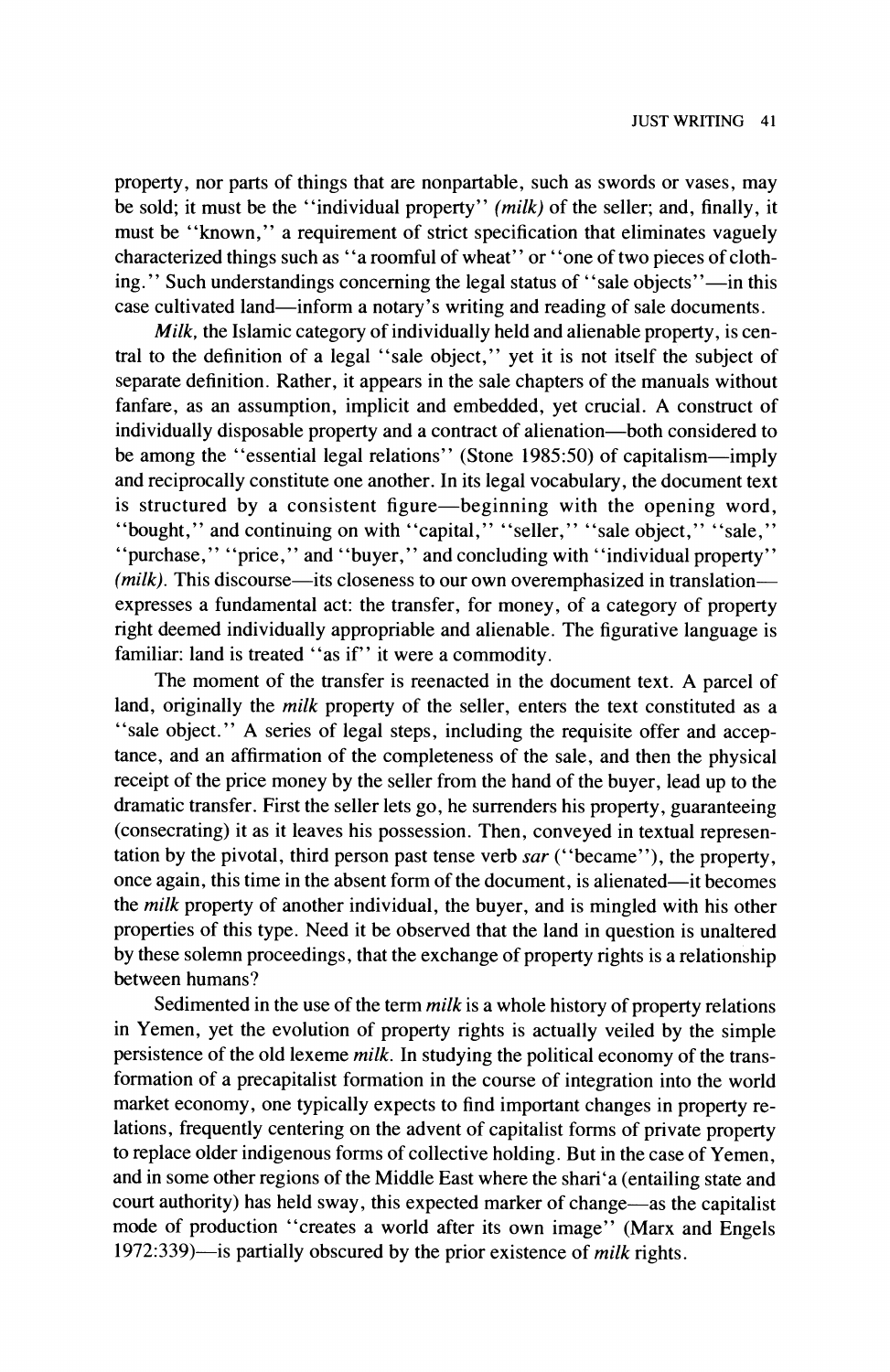**In colonial circumstances, milk was recognized as being very close to the then prevalent Western notion of private property. In the late 1830s, for example, the French colonial regime in Algeria understood milk rights as follows:** 

**Private property existed and was perpetuated in Algeria on the same basis as among us: it is acquired, transmitted, and held and is recognized by long possession, Moslem testimonials, and regular titles; the laws protect it and the courts assist it. [quoted in Bennoune 1976:205]** 

**In the hybrid legal system that subsequently emerged in French Algeria there occurred a "francisation" of milk, whereby the indigenous property category was assimilated to the Roman law conception of private property in French jurisprudence (Henry and Balique 1976:29-32). In neighboring Morocco, where milk land rights had originally been concentrated mainly around the state-controlled towns (Abu Lughod 1980:163ff; Seddon 1981:55-57, 154), the colonial period and the penetration of Western capital and settler colonies were associated with a spreading "milkization" (Le Coz 1964:281), facilitated by new procedures for title registration. This resulted in a process of conversion of what had been either collectively held "tribal" land or state domain into individually held property.** 

**Yemen, however, is distinctive (Lebanon being perhaps the only comparable Middle Eastern case) in the overwhelming historical predominance of the milk property form, which has been estimated to amount to between 70% and 80% of all cultivated highland land (Dequin 1976:45). The two other significant categories of landed rights, pious foundations (awqaf) and state lands (miri) also have, in Yemen, a close relation to milk. Foundation land legally presupposes the prior existence of milk rights, out of which a foundation is constituted. In other former regions of the Ottoman Empire, where state lands predominated, and where milk holdings were small, miri referred to a type of usufruct holding with ultimate title**  vested in the state—one of the classic illustrations of the "Asiatic Mode of Pro**duction." But in Yemen, the small amount of miri land is mostly the confiscated former private milk holdings of the ruling Zaidi imams of this century. Other types of collective holding common in the Middle East, one village and cultivation based (known as musha'), and the other associated with the pasturage rights of "tribes," are also insignificant in Yemen (except in the far northeast, perhaps, in the latter case).** 

**Given the already existing dominance of this type of individual property right in Yemen, evidence of a capitalist transformation of property relations must be sought within the institution of milk holdings, in seeing through the simple continuity of the legal lexeme. The contract of sale and milk, its property counterpart, illustrate an important general characteristic of Islamic law, namely, that it contained an array of what might be described as commercial-capitalist forms prior to the advent in the region of a generalized capitalist socioeconomic formation, associated with the spread of world system market relations. Despite the secure ideological predominance of the shari'a in the Muslim world, the economic system it imagined was in fact historically subordinate, limited mainly to towns (cf. Rodinson 1973).**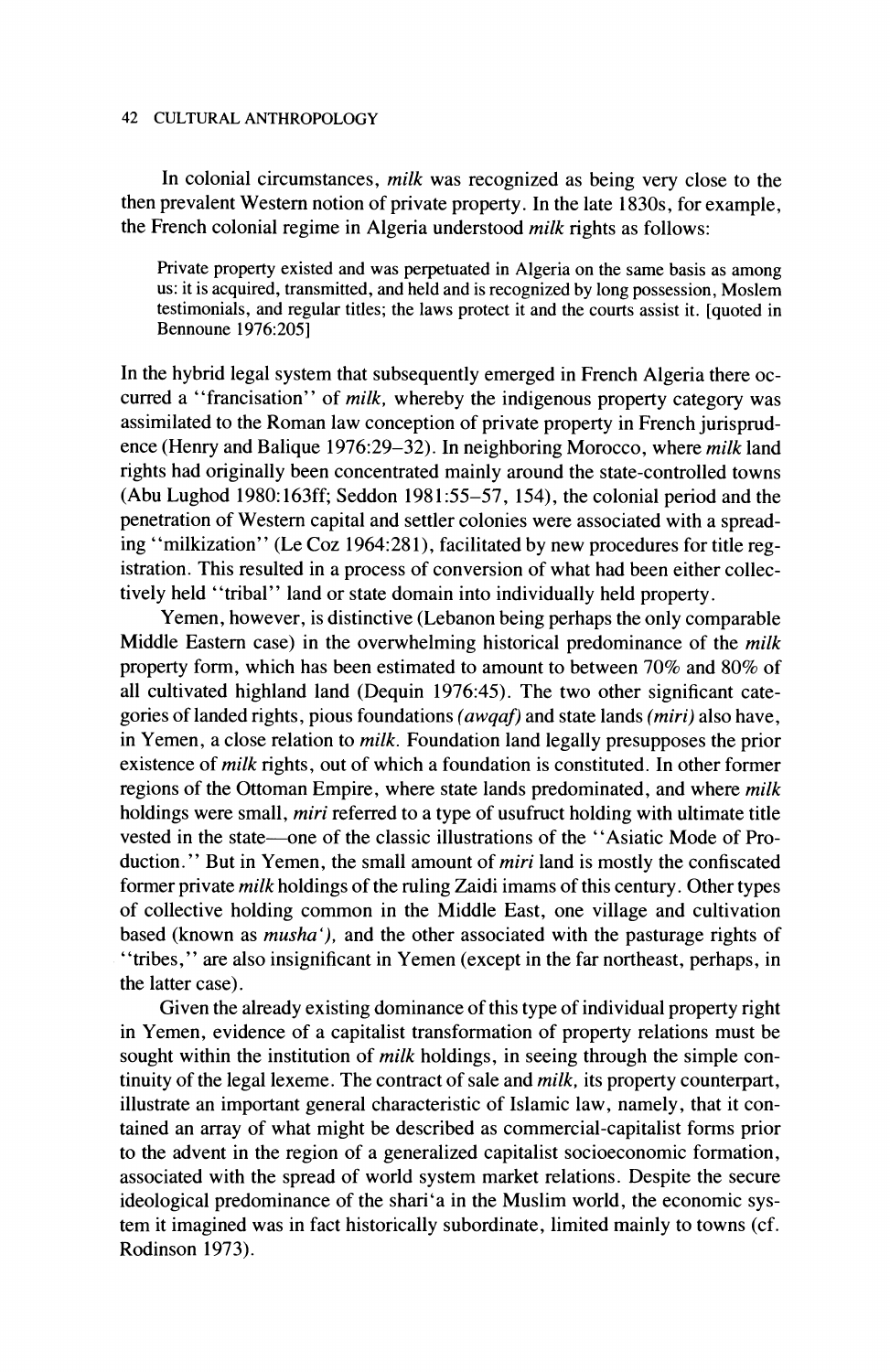#### **This was written with the witnessing of...**

**Three levels of witnessing occur in the "witnessing clauses": the names of the standard two witnesses required by Islamic law for a valid contract are men**tioned—these are the eye and ear witnesses to the oral contract, individuals who **could ideally come forward to testify in the event of a contested outcome; God, as "sufficient witness," suffuses the human undertaking with the ultimate authority of religion; and the notary, who is not explicitly referred to as a witness, but is the witnessing linchpin of the textual representation of the contract.** 

**The chain of witnesses, as the imam and his commentator asserted, constitutes the legitimizing support for the written document. Witnessing supplements writing by situating it in an ideal chain of spoken utterances, in a fictional genealogy of human witnessing links. But as the imam surely knew, witnesses could both die and lie. The buttressing up of writing through the supposedly sound institution of witnessing actually serves to cover up the fact that the burden of potential falsification associated with writing attached to speech as well.** 

**Notaries, even of earlier generations, are local men whose solid reputations are well known in Ibb (Messick 1989). Their reputations had to be solid, that is the community had to produce men of such unquestioned status, for the authority of the documents they wrote depended fundamentally on their knowledge, honor, and personal probity. Although the position of notary is not defined or even discussed in Yemeni jurisprudence, his role is pivotal in the construction and deconstruction of legal documents, and, as a result, in the conduct of the community's most essential affairs. In a society in which the abilities to write and read have been the attributes of only a few, the notarial signature is an artifact and a reproduction of a culture of the sacred Text, of a pyramidical institution of instruction, and of an important vesting of social honor.** 

**Notarial writing occurred formerly without the licensing or intervention of a state authority (although documents would be enforced in court): notarial practice**  was originally "private," involving "neither an authentification furnished by the **intervention of public authority, nor the publication of juridic acts" (Tyan 1959:13). A textual evolution is in progress, however, as an old style of document is gradually being transformed into something we would recognize as a title deed. This evolution, associated with the birth of a new notion of the state, has entailed a perceived need for public regulation of the formerly private activities of notaries, and the advent in Yemen of lawyers and legal drafting of the Western type. The possibility of court registration, mentioned at the end of the translated text, is one aspect of a gradual displacement of the notary from a central role in constituting the document.** 

**In older sale documents, the names of the parties to the contract and the two witnesses are essential, but their signatures never appear, simply because these signatures were considered to have no legal effect (cf. Wakin 1972:51n, 68n). The buyer and seller did not sign because it was the notary who translated the**  undertaking into a permanent text-a text that was his product. The signature of **the notary established the link in the chain of truth. Recently, however, sale doc-**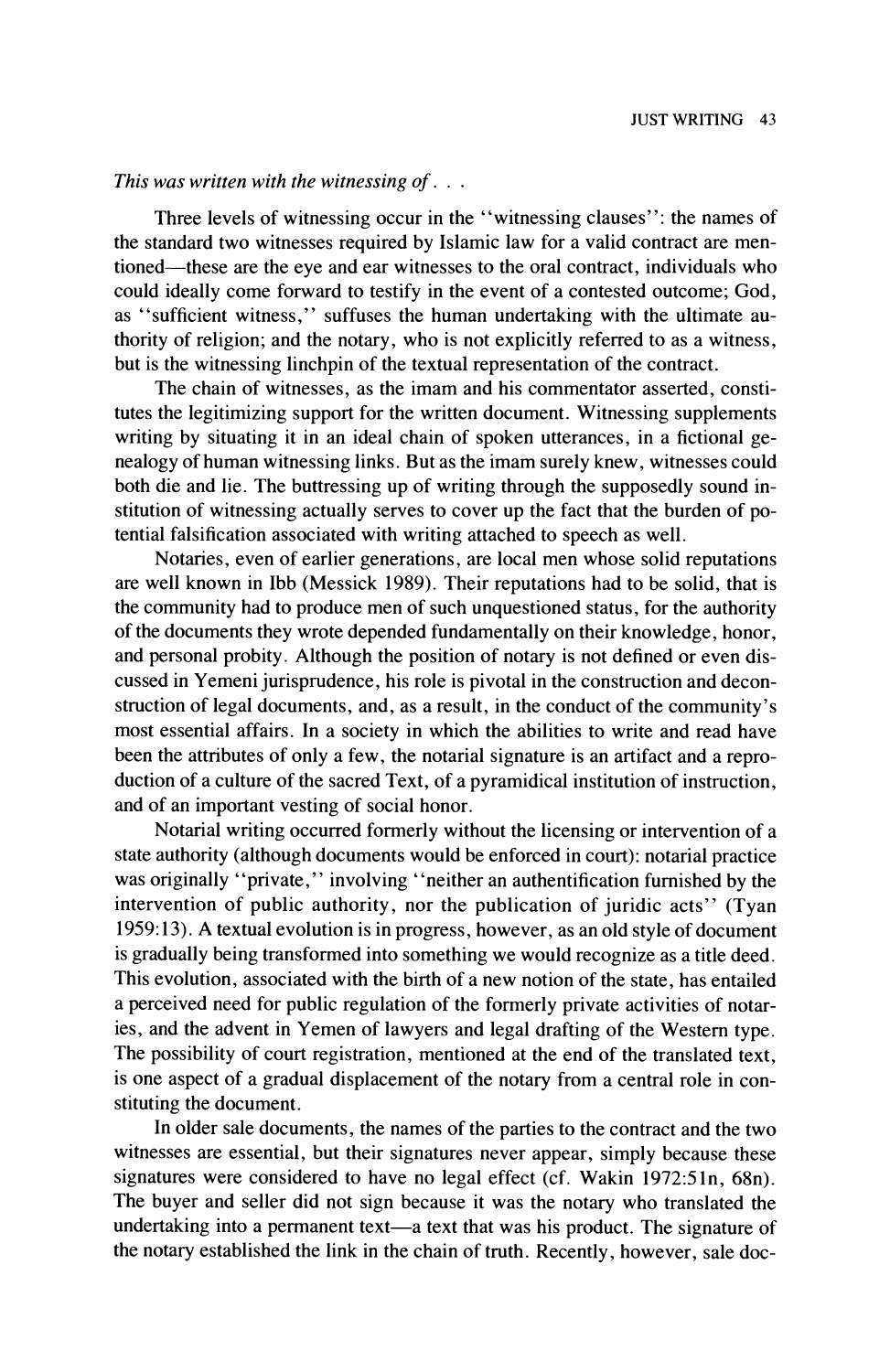**uments have appeared bearing, in addition to the signature of the notary, those of not only the witnesses but also buyers and sellers. Together with the requirement of official registration, these newly appearing signatures confirm a decisive epistemological transformation of the nature of the documentary text.** 

#### **Written Representation**

**To what extent do legal documents, when viewed over time, reflect the changing political/economic circumstances of Yemeni life? Are such texts and the legal forms they embody responsive to historical transformations? In North Africa, this question could be addressed through a comparative examination of 19thand 20th-century notarial guides. One of the standard new guides (al-Sinhaji A.H. 1384-1387 [1964-1968]), for example, explicitly endeavors to incorporate an emergent colonial and postcolonial body of "modem law and new methods" (1384 [1964]: ya) into older document models.** 

**In the absence of an equivalent literature in Yemen, the notarial documents themselves can be compared historically. Documents of the several contractual genres differ, however, in the ways and in the degree to which they mirror a changing world of human relationships. Consider, for example, changes that have occurred in two related document types: the lease/hire (ijara) contract, already briefly mentioned, and, once again, the sale contract.** 

#### **Lease/Hire Contracts and Cash Cropping**

**The lease/hire contract is fundamental to an understanding of precapitalist Yemeni production relations in two senses. First, in connection with the lease of agricultural terraces, such contracts structure the relationship between landlords and tenant cultivators. This contractual form is the principal legal mechanism for bringing together land and labor in agrarian production. Second, the same contract form is utilized in the hire of services; what is hired in such cases is human labor power, involving both craftwork, such as tailoring, and the general hire of laborers, such as men paid to assist in cultivation and in harvesting. The lease/ hire is thus the general contractual form for engaging each of the two principal means of production, land and labor.** 

**While they mask the inegalitarian relationship between landlords and tenants, local lease documents written over the last 50 years are nevertheless instructive about the advancing commercialization and changing production relations of Yemeni agriculture. The documents differ from sale contracts in that they are composites of shari'a and purely customary terms, and it is change in the customary aspect that provides clear evidence of a move toward cash cropping. The older type contract was a sharecropping arrangement, whereby the tenant paid the landlord a quarter of the harvest grain yield, in kind. With this delivery of grain, the tenant also agreed in writing to provide a quantity of clarified butter and a certain number of man-days of labor (a kind of private corvee), both of which varied according to the size of the terrace. Similar relationships are well known historically and cross culturally (e.g., Marx 1967:794; Wolf 1966:50-53). Although**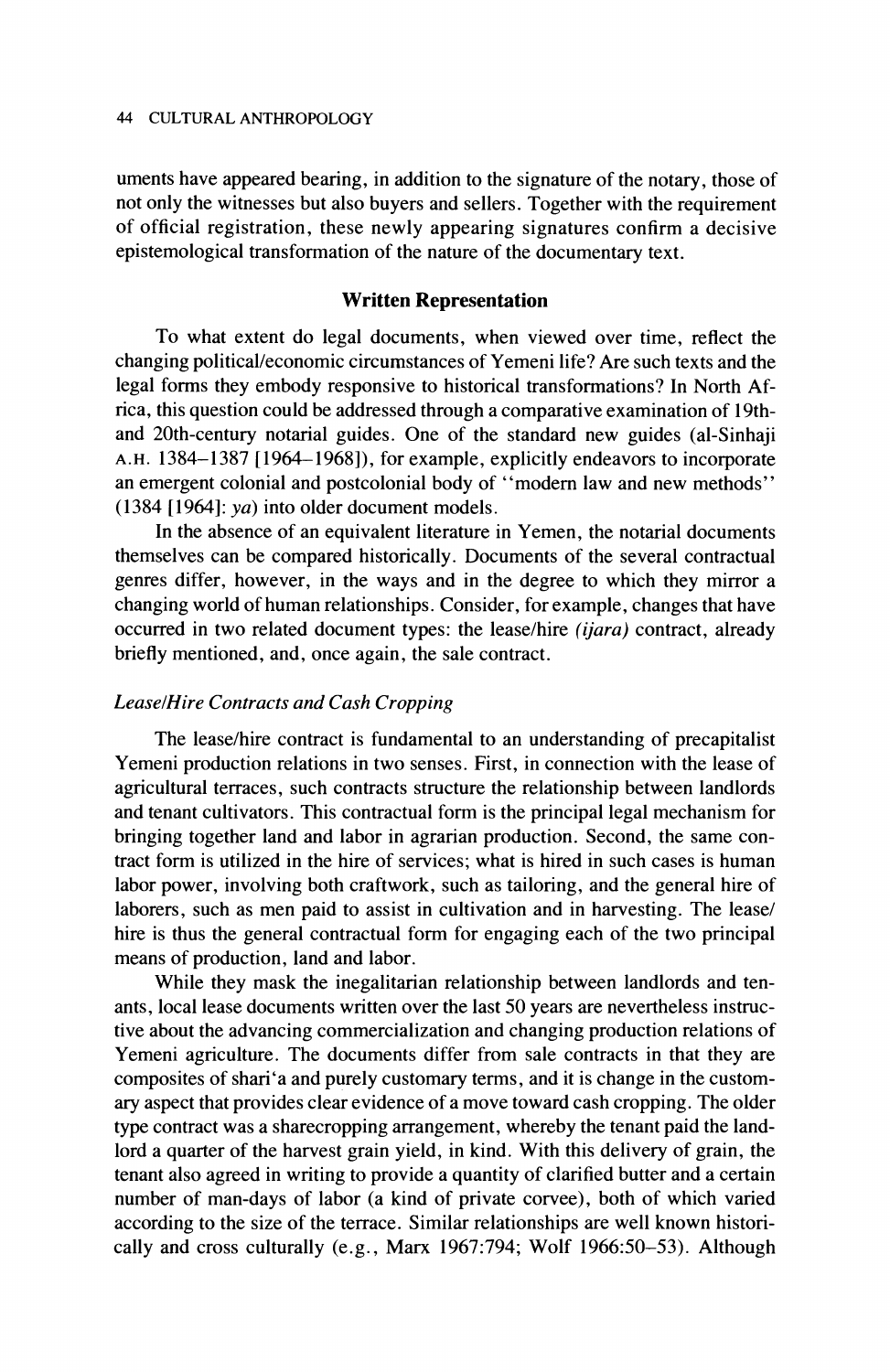**technically (according to the shari'a manuals) an illegal feature, these older leases had no terminal dates, but this accurately reflected the fact that relationships between landholding and tenant families stretched over generations.** 

**Changes that have come to lease documents are of several types. First, it is now common to have specified time limits, usually of three years, written into the documents. This change is associated with the breaking of the cycle of reproduction of landlord-tenant relations. Gradually, dating back to the appearance of work possibilities in British Aden in the late 19th century and, more recently, with the massive migration of Yemenis in the 1970s to Saudi Arabia and the Gulf, former tenants have become wage-laborers. Second, there has been a move, also represented in newer leases, toward rent payments made in fixed amounts rather than as a percentage of the harvest, and in money rather than in grain; the payments of butter and the supplying of labor are being dropped. These new leases are thus clear indicators of the spread of cash cropping.** 

#### **Sale Contracts: Continuities and Capitalist Space**

**At first glance, sale documents appear to provide an illustration of an opposite sort of situation. In reading a corpus of such documents dating from the last 150 years in Ibb, what is most striking is the rigid formality, the pronounced sameness of the legal formulae over time. Lacking the significant customary component of the lease documents, these purely shari'a-based writings seem to partake of the fixity of the old shari'a manuals themselves. The obvious differences from document to document stem from the specifics of their negotiated terms (the Durkheimian "contract"), and it is possible, to this limited extent, to read off changes in land prices and note occasional changes in currencies marking the succession of Yemeni states. But in their formality these texts seem to poorly represent the changing shape of social relations: "contract-law," in this instance, seems unresponsive to changes in the world.** 

**This is a phenomenon identified by Karl Renner (1949:252), the early Marxist scholar of law, who argued that "fundamental changes in society are possible without accompanying alterations of the legal system." The problem, as the anthropologist Francis Snyder (1981:293) maintains in his study of the relationship of law and capitalist transformation in Senegal, is one of understanding "aparent" continuities in "historical legal forms." The case of milk property rights, which are the object of transfer in these sale documents, is an excellent example of such an apparent continuity. As the central property institution of the shari'a, milk seems to persist through periods of tumultuous change. As Weber (1949:83) has written, however, the "formal identity of the prevailing legal norms" through times of pervasive socioeconomic change involves an "inevitable change in the significance of legal institutions" (emphasis in original). One must read past the formal persistence of milk in the sale documents to an interpretive and relational understanding of the changed significance of the institution. Milk now is not what it once was in precapitalist Yemen because the whole system of highland property relations, from wage-labor relations and commercialized cash cropping to and including milk itself, is in the course of transformation.**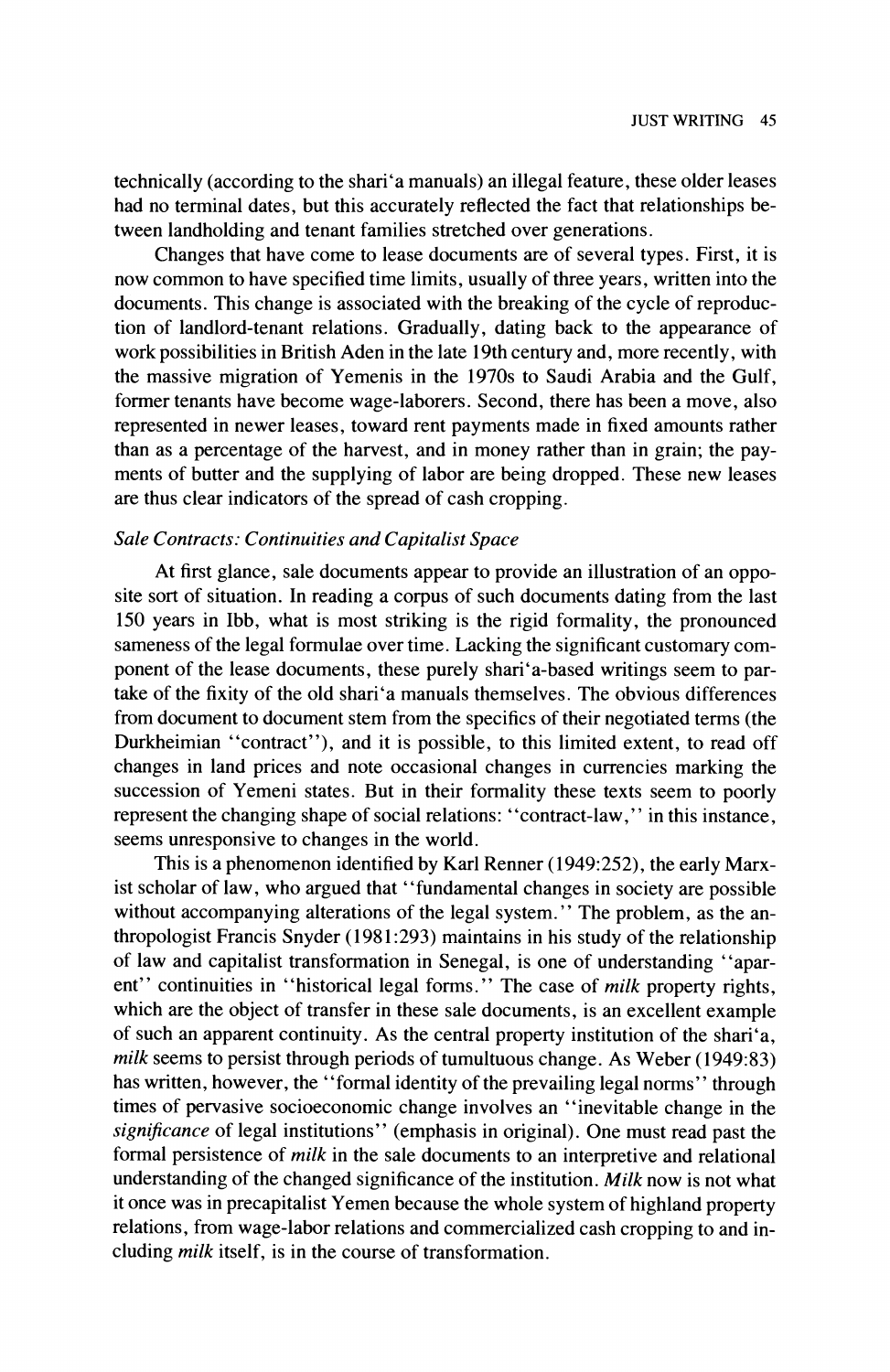**If this much can be said of the "internal" features of the sale document, other observations can be made concerning the subtly changing "external" features of such texts. This other reading requires a return to the theme of a shift over time in the epistemological nature of the document. The already cited evidence of this shift includes the process of displacement of the notary from his role as the document linchpin and the legislative emphasis placed on official registration. A further indication, another level of significance, concerns the changing spatial relationship of the written text to the page. Spacing in texts has been viewed as highly significant both in deconstruction (Derrida 1976) and the study of the transition from manuscript to print cultures (Goody 1977; Ong 1982). Like new notions of and concern with time, which, as E. P. Thompson (1967) has shown, so accurately herald the birth of capitalism, new orderings along spatial lines equally distinctively mark a fundamental transformation.** 

**In old-style sale contracts the text begins far down the paper and indented toward the center. Arabic is written right to left, and the lines run across to the left edge of the page. When the bottom is reached before the writing is completed, the text turns the corner and continues on, now upside down, back up the wide space left on the right margin, creating a spiral effect. Spiral texts were not so much the accidental outcomes of running out of space as they were the intention from the outset, and similar spirals are found not only in old sale documents, but also in letters, legal opinions, and so on. Opposed to this type of spiral movement in the old text is the very different spatial organization of the translated document, which is recent. It appears centered, located between equal, straight-ruled margins, constrained as a text in the familiar manner of Western legal instruments. An interesting analogy for this spatial change in Yemeni documents is found in comparing the curving alley plan of labyrinthine old Yemeni towns with the rectilinear, grid-plan of streets in adjoining modern ones. Such spatial changes, in the microcosm of the document as in the macrocosm of the town, are hallmarks of a new mode of representation associated with an ongoing capitalist ordering. A process of abstraction is involved that is characteristic also of law in a capitalist order (Pashukanis 1978).** 

**"Internal" and "external," of course, are artificial distinctions: the evolution of milk behind its lexeme, the decline of the notary in favor of a state official, the appearance of the signatures of the parties, the harnessing of the spiral text by straight margin lines-all are of a piece in the transformation of a document into a title and, at the same time, in the quiet mirroring of changes in Yemeni society.** 

### **Conclusion: "Two Tongues" and Transformation**

**The activities of writing down Revelation and writing down property rights have something in common. Both involve the transcription of an original speech event, considered authentic and "true." Yet in attempting to capture its essence, they produce instead a version of diminished authority. In relation to the Word of God as the original spoken truth, the written Law was an imperfect human elaboration. In relation to the original binding utterances of the parties to a contract, its written transcription is of problematic authenticity.**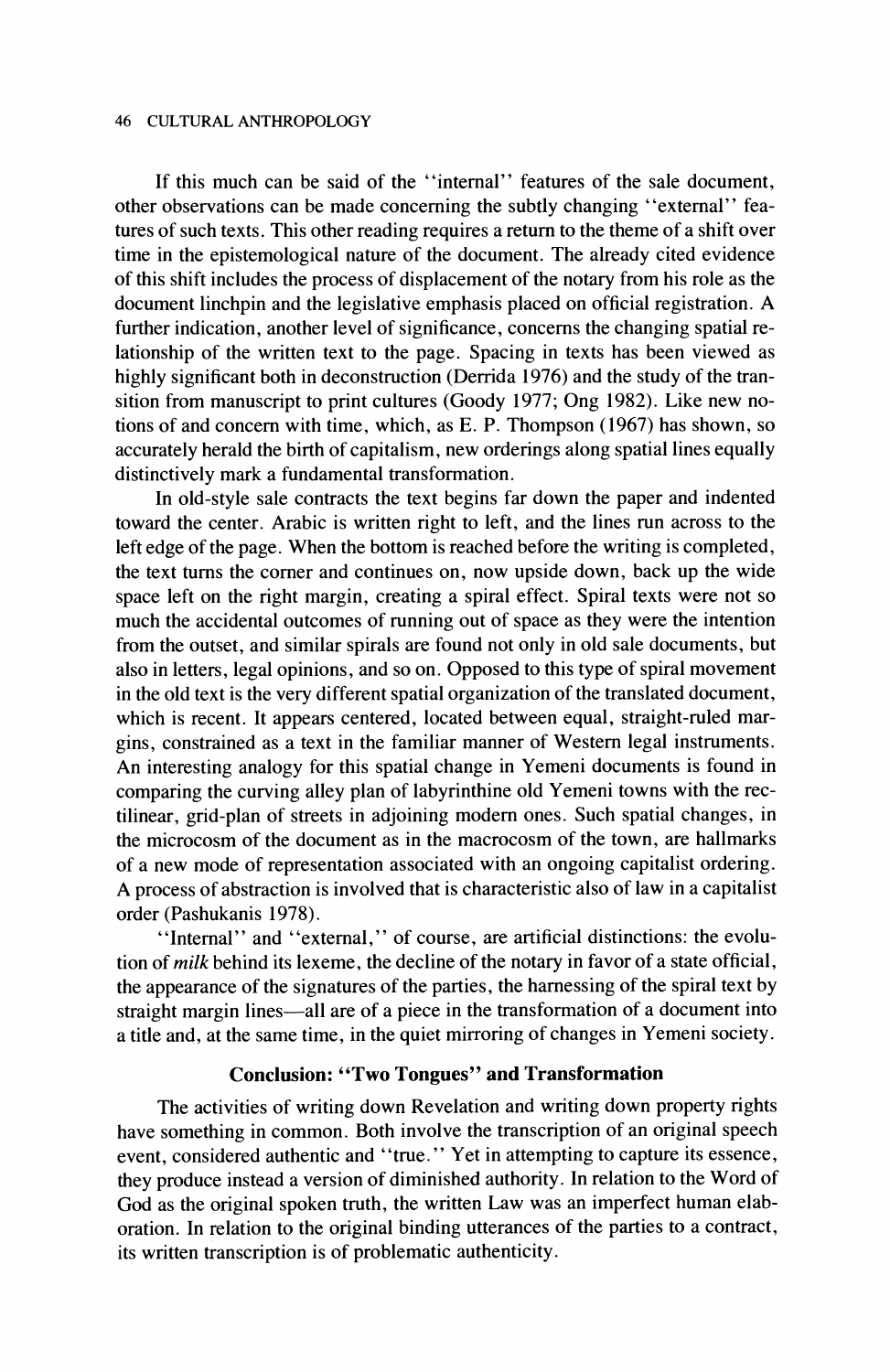**The problem of the commentator's "two tongues" is thus the problem of writing as the "other" of speech. In the process of grounding the spoken word in the form of the written text a paradox occurs. The truth of the spoken word, whether on the cosmic level of Revelation or on the mundane one of a verbal contract, is always received, recorded and read by humans, who are by their nature less than perfect, in their moral statuses as in their powers of understanding. At best, they translate, but in so doing the "truth" of the divine Word or the word of the "lips" is inevitably reduced to something less than itself, something humanized, "fallen" and fallible. But the other side of the paradox, as the Imam understood, is that the speech event is evanescent; it passes away, it is perishable. In order to endure rather than perish speech needs the services of writing: "writing," the commentator wrote, "is a safeguard for what is uttered by the lips." Writing rescues the event from perishing, but only at the cost of another kind of death, the death of the original meaning, conveyed in the authenticity of speech. Rescued in written form, speech is "absent," altered, third person. Open to a potentially infinite number of interpretive readings, a written text, unlike speech, is not transparent. In acknowledging the absence of transparent meaning in texts, jurists in Yemen and elsewhere in the Muslim world went further than their European counterparts. European thought cultivated the illusion that meaning could be retrieved from texts, while lamenting the necessary dependency of speech upon its "substitute." The Muslim attitude was more radical: while the truth of the event is lost in writing, the fiction of the chain of reliable witnesses purported to reconstitute the claim of the writing to be a true representation of the original speech event.** 

**A local social history of the transformation of a legal "superstructure" thus entails, as a point of departure, a cultural history of written representation. As texts in between, Yemeni legal documents were further situated with respect to two specific histories: that of the shari'a text as locally understood, and that of the worldly undertakings of highland property relations. Less overtly than legal opinions (Messick 1986) or judgments and settlements from legal proceedings, legal documents embody changing human relations. What they reveal of change depends, however, on how they are read and deconstructed. They can be examined for clear deletions/additions of rules, for ideological masks of unequal relationships, for formal continuities that seem to belie fundamental shifts, and for a range of evident and subtle epistemological changes in the nature of the text itself.** 

#### **Notes**

**Acknowledgments. I have benefited from the comments of my colleagues in the Amherst Legal Seminar, to whom I first presented these ideas. An earlier version of the article was prepared for a session on "Language, Doctrine, and Social Relations," chaired by John Brigham, at the Annual Meetings of the Law and Society Association, May, 1986. A later version was delivered to the Department of Anthropology, Harvard University, October 1986. Stefania Pandolfo and an anonymous Cultural Anthropology reviewer provided helpful comments on the final version.**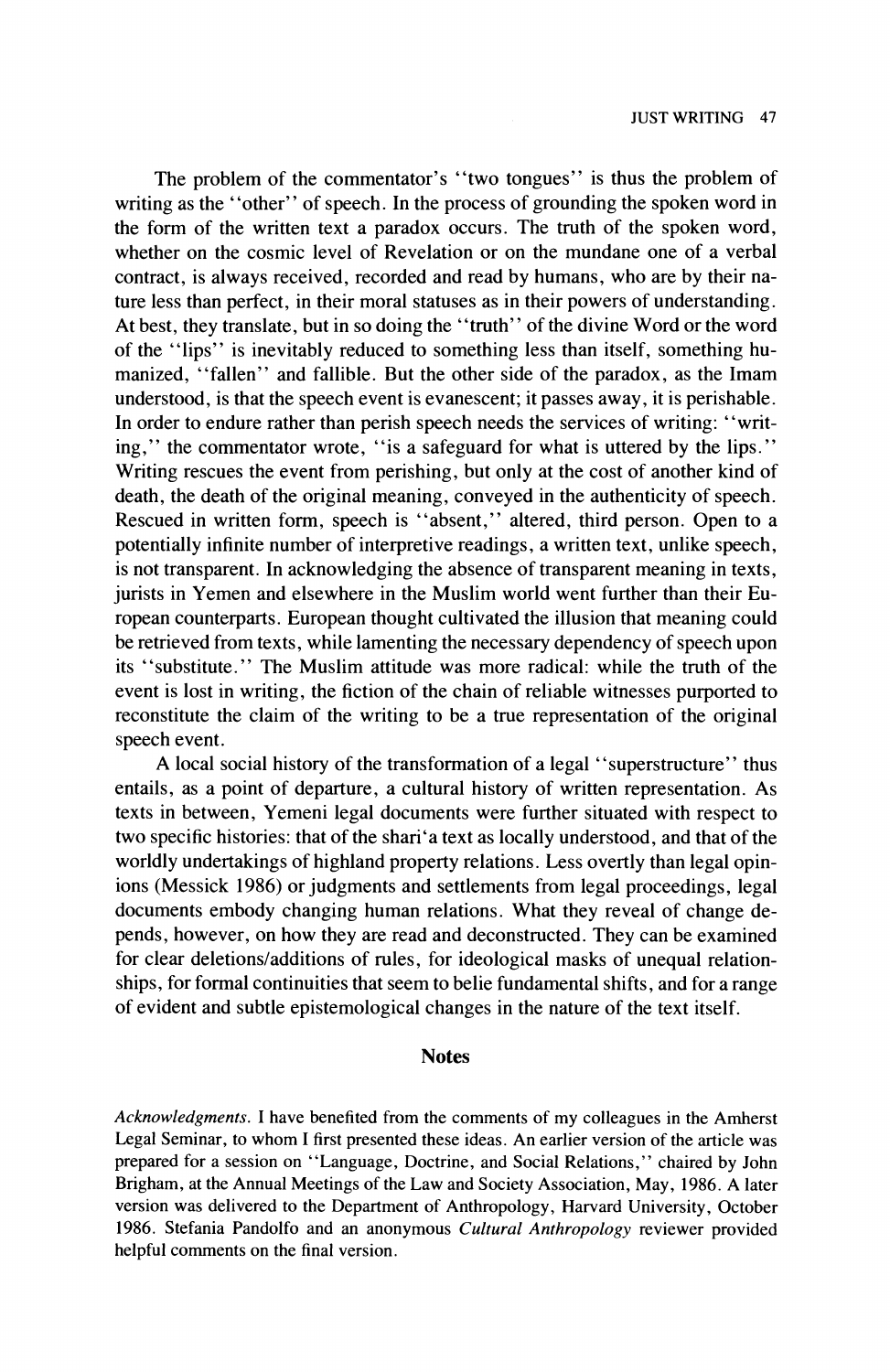**Research in the Yemen Arab Republic in the southern highland town of Ibb was supported by a fellowship (1974-76) and a grant (1980) from the Joint Committee on the Near and Middle East of the Social Science Research Council and the American Council of Learned Societies. This discussion is drawn from a work in progress on the relationship of law and political economy in Yemen.** 

**Except where otherwise noted all translations from Arabic are mine.** 

#### **References Cited**

**Abu Lughod, Janet** 

**1980 Urban Apartheid in Morocco. Princeton: Princeton University Press. Arberry, A. J.** 

**1955 The Koran Interpreted. New York: Macmillan.** 

**Bennoune, M.** 

**1976 The Origin of the Algerian Proletariat. Dialectical Anthropology 1:201-224. Benveniste, Emile** 

**1968 Problems in General Linguistics. Coral Gables, Fla.: University of Miami Press. Buhl, F.** 

**1965 al-Kur'an. Shorter Encyclopedia of Islam. Leiden: Brill.** 

**Dequin, H.** 

**1976 Arabische Republik Yemen: Wirtschaftsgeographie eines Entwicklungslandes. Riyadh.** 

**Derrida, Jacques** 

**1976 Of Grammatology. Gayatri Chakravorty Spivak, trans. Baltimore: Johns Hopkins University Press.** 

**Durkheim, Emile** 

**1933 The Division of Labor in Society. George Simpson, trans. New York: Free Press.** 

**Eickelman, Dale F.** 

**1978 The Art of Memory: Islamic Education and Its Social Reproduction. Comparative Studies in Society and History 20(4):485-516.** 

**Engels, Friedrich** 

**1972 The Origin of the Family, Private Property and the State. Eleanor Burke Leacock, ed. New York: International Publishers.** 

**Fabian, Johannes** 

**1983 Time and the Other. New York: Columbia University Press.** 

**Fernandez, James** 

1985 Exploded Worlds—Text as a Metaphor for Ethnography (and Vice Versa). Di**alectical Anthropology 10:15-26.** 

**Frantz-Murphy, Glayds** 

**1985 Arabic Papyrology and Middle Eastern Studies. Middle East Studies Association Bulletin 19(1):34-48.** 

**Geertz, Clifford** 

**1973 The Interpretation of Cultures. New York: Basic Books.** 

**Goody, Jack** 

**1977 The Domestication of the Savage Mind. Cambridge: Cambridge University Press.** 

**Goody, Jack, ed.** 

**1968 Literacy in Traditional Societies. Cambridge: Cambridge University Press.**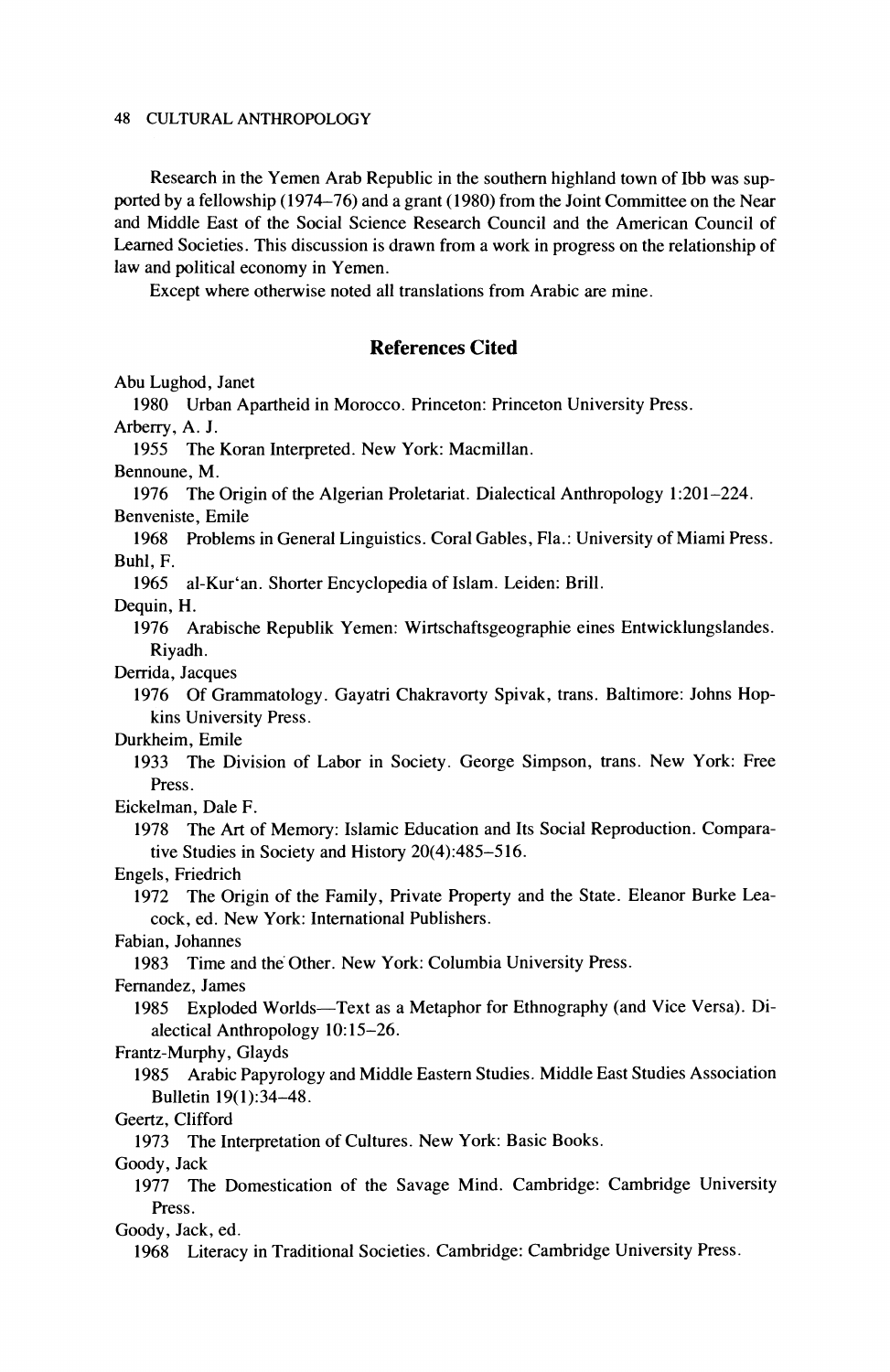**Hallaq, Wael B.** 

**1984 Was the Gate of Ijtihad Closed? International Journal of Middle East Studies 16:3-41.** 

**Henry, Jean-Robert, and Francois Balique** 

**1979 La Doctrine Coloniale du Droit Musulman Algerien. Paris: C.N.R.S.** 

**Juynboll, G. H. A.** 

**1969 The Authenticity of the Tradition Literature. Leiden: Brill.** 

**1983 Muslim Tradition. Cambridge: Cambridge University Press.** 

**Le Coz, J.** 

**1964 Le Rharb: Fellahs et Colons, 2 vols. Rabat: INFRAMAR.** 

**MacDonald, D. B.** 

**1965 Bid'a. Shorter Encyclopedia of Islam. Leiden: Brill.** 

**Marx, Karl** 

**1967 Capital. Vol. III. New York: International Publishers.** 

**Marx, Karl, and Friedrich Engels** 

**1972 The Communist Manifesto. In The Marx-Engels Reader. Robert Tucker, ed. Pp. 361-362. New York: Norton.** 

**Messick, Brinkley** 

**1978 Transactions in Ibb: Economy and Society in a Yemeni Highland Town. Unpublished Ph.D. thesis, Princeton University.** 

**1983 Legal Documents and the Concept of "Restricted Literacy.' International Journal of the Sociology of Language 4:41-52.** 

**1986 The Mufti, the Text and the World: Legal Interpretation in Yemen. Man 21:102- 119.** 

**1989 Literacy and the Law: Documents and Document Specialists in Yemen. In Law and Islam in the Middle East. D. H. Dwyer, ed. South Hadley, Mass.: Bergen (in press).** 

**Ong, Walter J.** 

**1982 Orality and Literacy. London: Methuen.** 

**Pashukanis, Evgeny B.** 

**1978 Law and Marxism: A General Theory. B. Einhorn, trans. London: Pluto Press. Renner, Karl** 

**1949 The Institutions of Private Law. O. Kahn-Freund, trans. London: Routledge & Kegan Paul.** 

**Rodinson, Maxime** 

**1973 Islam and Capitalism. Brian Pearce, trans. New York: Random House. Said, Edward** 

**1983 The World, the Text and the Critic. Cambridge: Harvard University Press. Schacht, Joseph** 

**1964 An Introduction to Islamic Law. Oxford: Oxford University Press.** 

**Seddon, David** 

**1981 Moroccan Peasants. Folkestone, England: Dawson.** 

**al-Shamahi, Abd Allah** 

**A.H. 1356 [1937] Sirat al-'arifin ila idrak ikhtiyarat amir al-mu'minin. San'a': matba'at al-ma'arif. [Arabic]** 

**al-Sinhaji, Abi al-shita' bin al-Hasan al-Ghazzi** 

**A.H. 1384-1387 [1964-1968] al-tadrib 'ala tahrir al-watha'iq al-'adliyya. 2 vols. RA-BAT [Arabic].**